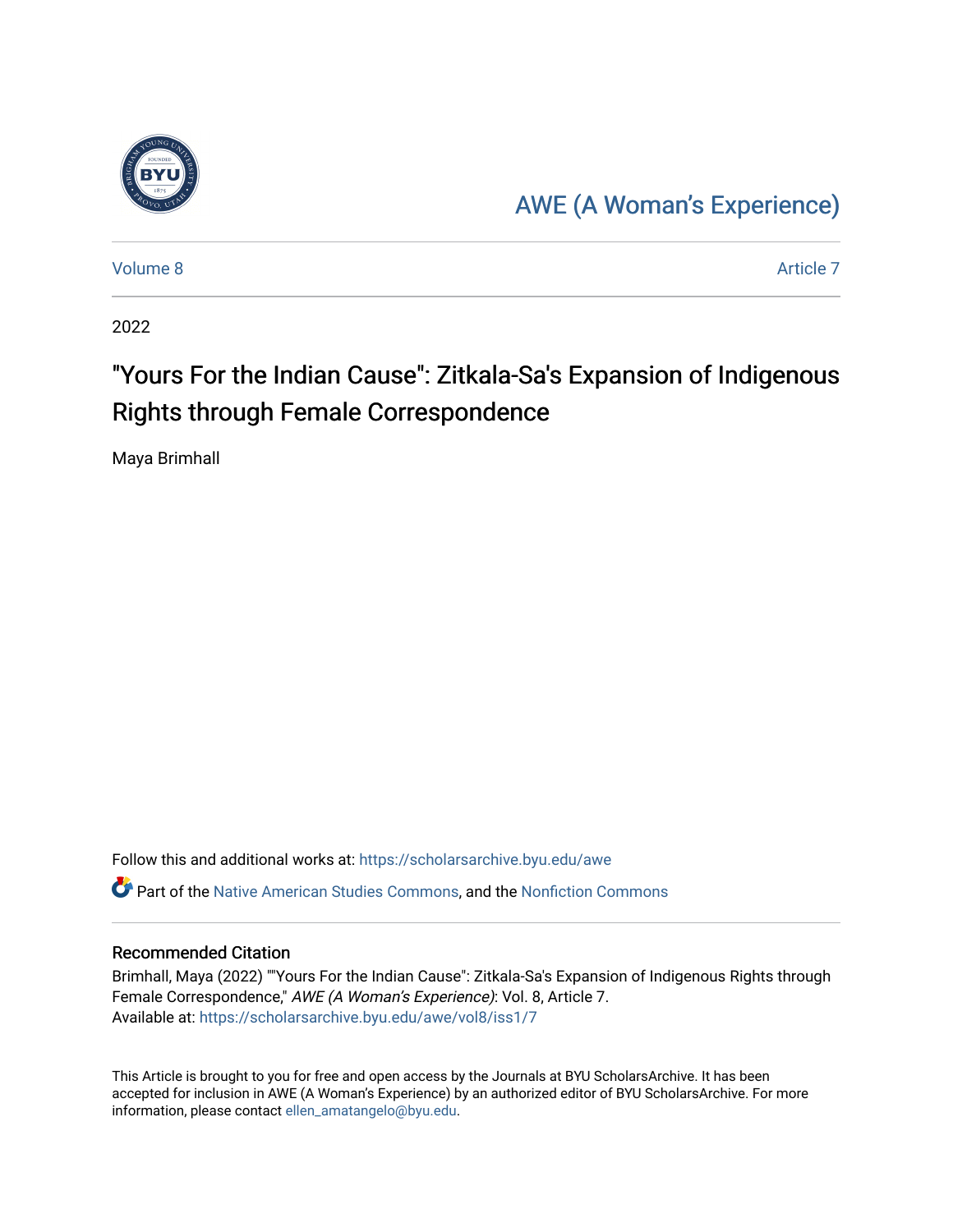#### Maya Brimhall

# "Yours For the Indian Cause" *Zitkala-Ša's Expansion of Indigenous Rights through Female Correspondence*

**Honorable Mention in the 2020 Susa Young Gates essay contest.**

LAD YOU ARE GOING TO FIND YOUR RIGHT PLACE.<br>Opportunities will be plenty, and you are going to be the intel-<br>lectual and spiritual Joan of Arc of your people, not in a sensa-<br>tional way, but a way that will TELL for their Opportunities will be plenty, and you are going to be the intellectual and spiritual Joan of Arc of your people, not in a sensational way, but a way that will TELL for their good."1 In November 1921, Marianna Burgess, friend and publisher of Zitkala-Ša, praised her friend for her tireless efforts connecting local and national women's clubs' agendas with self-determinate Indigenous activism. Women's clubs in the early twentieth century gave women the opportunity to produce long-lasting legislative and social changes through their diverse correspondence across the United States, and Zitkala-Ša used her position in women's clubs to expand, protect, and create positive U.S.-Indigenous relationships.

Zitkala-Ša's connections with women in various women's clubs, political organizations, and different Indigenous nations specifically allowed her to travel and spread awareness about the "Indian Cause" throughout the nation. Burgess, for instance, arranged not one, not two, but ten lectures for Zitkala-Ša to give while in California, on top of connecting Zitkala-Ša with her brother to arrange a lecture in Chicago, adding to four other speaking engagements at various local women's club meetings.<sup>2</sup> This was not a unique incident; Zitkala-Ša consistently received invitations to speak on Indigenous-related topics for women's clubs across the states, precisely because of the lasting relationships she formed with women's clubs' leaders. The networking relationship between Zitkala and

<sup>1</sup> Letter from Marianna Burgess to Gertrude Bonnin. Los Angeles, CA, 8 Nov 1921. Gertrude and Raymond Bonnin Collection. Box 2, Folder 14. L. Tom Perry Special Collections Library, Harold B. Lee Library, Brigham Young University, Provo, Utah.

<sup>2</sup> Ibid. Letter from Gertrude Bonnin (Zitkala-Ša) to Dr. C.A. Burgess. Washington, D.C., 30 Dec 1921. Box 2, Folder 14. L. Tom Perry Special Collections Library, Harold B. Lee Library, Brigham Young University, Provo, Utah.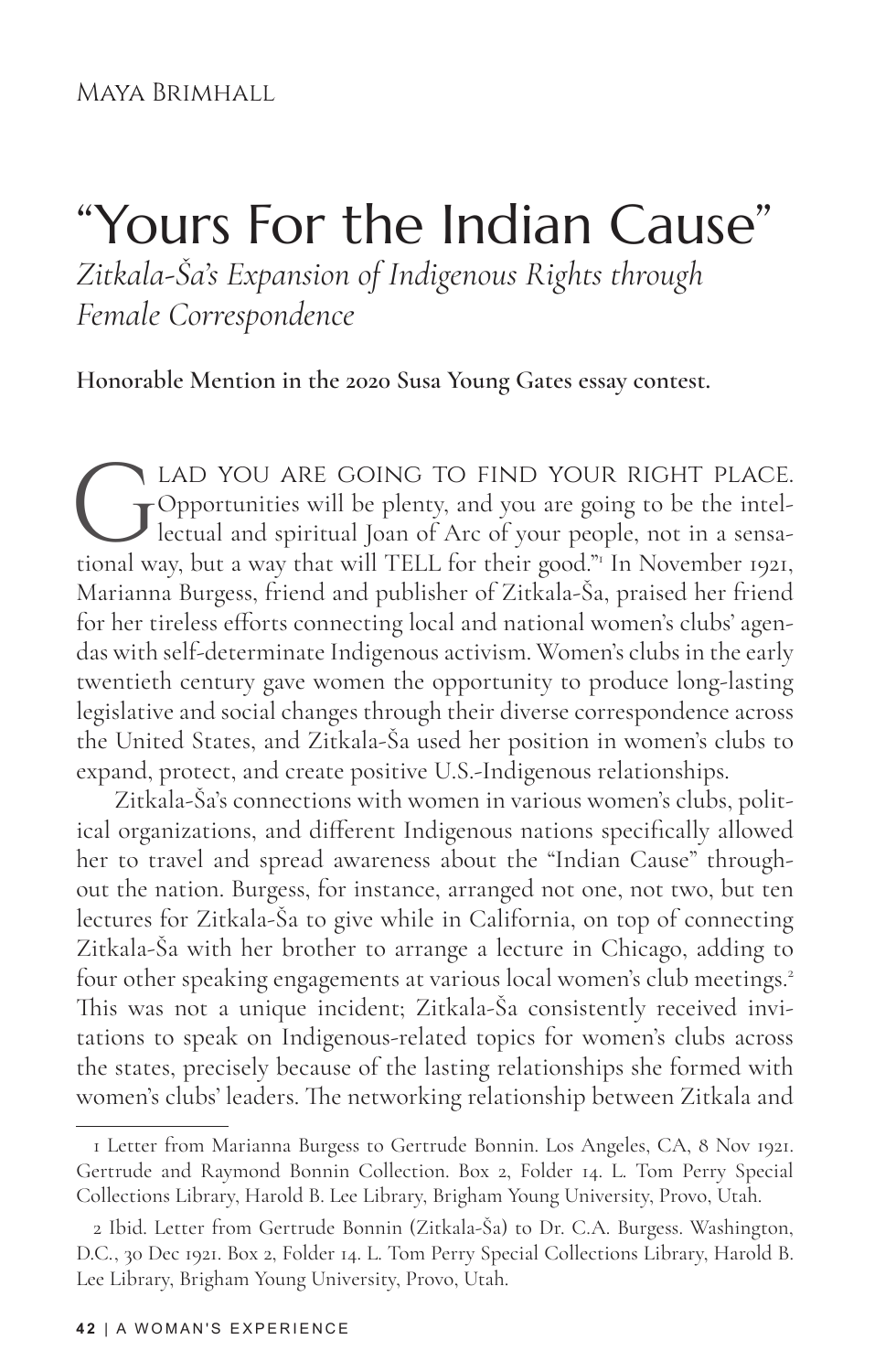Burgess exemplifies how Zitkala-Ša gained an empathetic audience for Indigenous visibility and legitimized Zitkala-Ša's identity as a self-determined, Yankton Sioux Indian through her support and participation in women's organizations.

Zitkala-Ša also used her education and identity to persuade women to advocate for Native peoples' rights. She wrote back and forth with many women, all of them in various states of life and with diverse levels of privilege. They all remained involved in Zitkala-Ša's mission to bring Indigenous communities justice. Zitkala's strong correspondence with various women also created spaces for her to spread information that legally shaped Indigenous nations across the United States. By doing so, she legitimized herself as a resolute Dakota Sioux woman who not only successfully networked with prominent politicians, but also developed sincere relationships with the people she met through her work. People listened to her and contributed to Zitkala-Ša and her husband's legal resistance against oppressive policies, bills, and laws.

Many historical narratives focus on Zitkala-Ša's Indigenous leadership and identity to understand political shifts in Indigenous-U.S. policies and personal relationships during the early twentieth century. They also expand the scope of Indigenous participation in U.S. politics during a time when many in Native nations still did not consider themselves citizens of the United States. Scholars broadly explore Zitkala-Ša's activism through gender and racial theory as well. They offer an inclusive interpretation of her tactics to progress her vision of Indigenous justice. Similarly, scholars explore how Zitkala-Ša's involvement in Indigenous legislation expanded Native-led lands claims. For instance, in "Claims to Political Place through the National Council of American Indians: Locating Gertrude and Raymond Bonnin in the Nation's Capital," historian Julianne Newmark argues that Zitkala-Ša's position as president in the National Council of American Indians promoted political visibility for Indigenous nations across the United States.3 Likewise, historian P. Jane Hafen's "'Help Indians Help Themselves': Gertrude Bonnin, the SAI, and the NCAI" explores Zitkala-Ša's motivations behind creating the National Council of American Indians (NCAI): to protect, expand, and encourage Indigenous participation in the U.S. Government.4 These scholarly works establish Zitkala-Ša as a person motivated by her experiences and intelligence as well as an

<sup>3</sup> Julianne Newmark, "Claims to Political Place through the National Council of American Indians: Locating Gertrude and Raymond Bonnin in the Nation's Capital," *Modern Language Studies* 45, no. 1 (2015): 68–93.

<sup>4</sup> P. Jane Hafen, 2013. "'Help Indians Help Themselves,'" 199–218.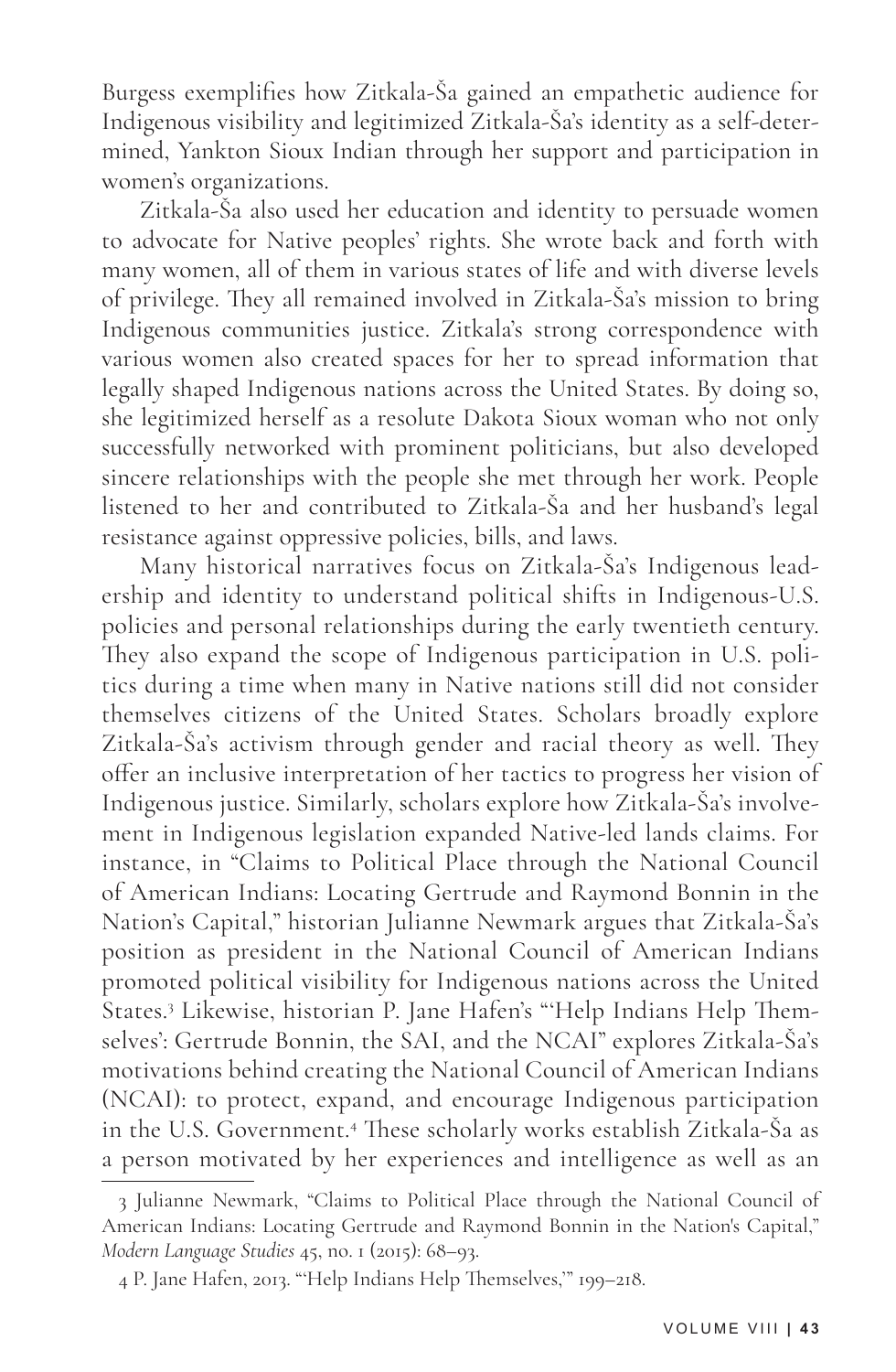activist devoted to her Indigenous community and other Native nations within the United States.5

Historians Lucy Maddox and Ruth Spack supplement Zitkala-Ša's historiography by showing how gender, politics, and ethnicity intersected with Zitkala-Ša's experiences as a Dakota Sioux woman.<sup>6</sup> Maddox's *Citizen Indians* explores Native peoples' resistance to colonial authority by analyzing the resilience of Indigenous communities throughout the U.S. and illuminating Zitkala-Ša's dedication to upholding Native sovereignty.<sup>7</sup> Moreover, Spack's essay, "Re-visioning Sioux Women: Zitkala-Ša's Revolutionary American Indian Stories," analyzes Zitkala-Ša's Indian legend writings as a form of female Sioux actualization framed within colonial gender theories.8 Both of these scholars develop Zitkala-Ša's historical narratives and interpret how other Indigenous women may have participated in Indigenous activism during the early twentieth century.

Clubwomen as well as Indigenous women were fundamental in promoting Indigenous social reform. Scholars like historian Karen L. Huebner discuss the significance of women's clubs in Indian reform. Huebner's "An Unexpected Alliance: Stella Atwood, the California Clubwomen, John Collier, and the Indians of the Southwest, 1917–1934," explores Stella Atwood's activism without mentioning Zitkala-Ša once, even though Zitkala-Ša's records prove that she was an integral asset for Atwood's Indian reform initiatives within the General Federation of Women's Clubs.9 David L. Johnson and Raymond Wilson's "Gertrude Simmons Bonnin, 1876–1938: 'Americanize the First American,'" highlights Zitkala-Ša's specific roles within several women's clubs, thus adding scope to this paper while also specifying Zitkala's involvement and contributions.<sup>10</sup>

As best explained by historian Roxanne Dunbar-Ortiz:

I use 'Indigenous,' 'Indian,' and 'Native' interchangeably in the text. Indigenous individuals and peoples in North America overall do

<sup>5</sup> P. Jane Hafen. "Claims to Political Place through the National Council of American Indians: Locating Gertrude and Raymond Bonnin in the Nation's Capital." 68–93.

<sup>6</sup> Lucy Maddox, *Citizen Indians*, (Ithaca, N.Y.: Cornell University Press, 2005);

Ruth Spack, "Re-visioning Sioux Women: Zitkala-Ša's Revolutionary American Indian Stories." Legacy 14, no. 1 (1997): 25–42.

<sup>7</sup> Lucy Maddox. *Citizen Indians*.

<sup>8</sup> Ruth Spack. "Re-visioning Sioux Women."

<sup>9</sup> Karin L. Huebner. "An Unexpected Alliance: Stella Atwood, the California Clubwomen, John Collier, and the Indians of the Southwest, 1917–1934." P*acific Historical Review* 78, no. 3 (August 2009).

<sup>10</sup> David L. Johnson, and Raymond Wilson. 1988. "Gertrude Simmons Bonnin, 1876– 1938: 'Americanize the First American.'" *American Indian Quarterly* 12 (1): 27–40.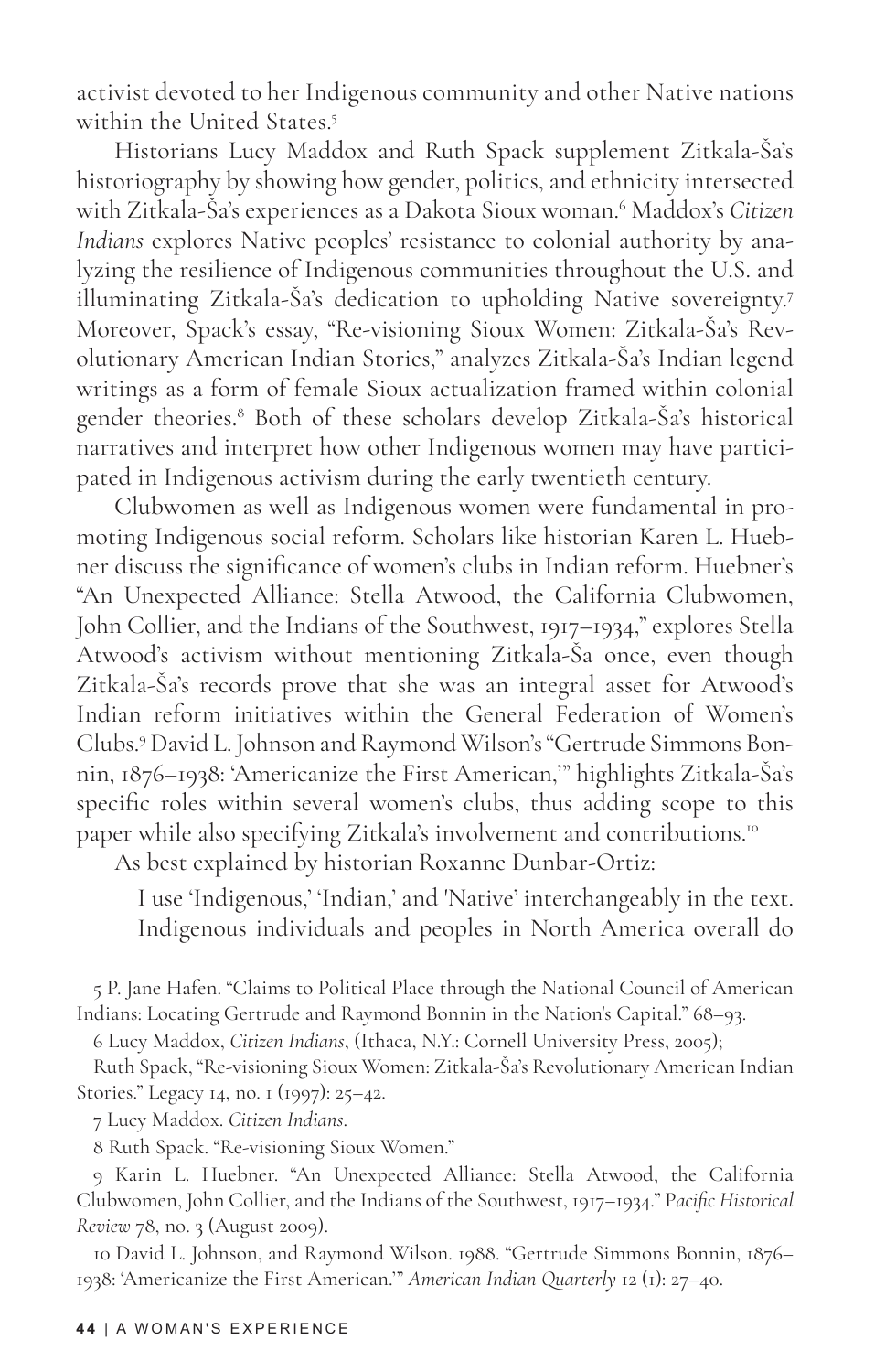not consider 'Indian' a slur. Of course, all citizens of Native nations much prefer that their nations' names in their own language be used . . . Except in material that is quoted, I don't use the term 'tribe.' 'Community,' 'people,' and 'nation' are used interchangeably instead. I also refrain from using 'America' and 'American' when referring only to the United States and its citizens. Those blatantly imperialistic terms annoy people in the rest of the Western Hemisphere, who are, after all, also Americans.<sup>11</sup>

"Zitkala-Ša" will be used throughout this paper to honor her indigeneity and if "Gertrude" is used, it will be within primary evidence. Drawing upon primary correspondences within the Gertrude and Raymond Special Collections, this paper argues that Zitkala-Ša's correspondence with various clubwomen throughout the United States provided the financial foundation of the National Council of American Indians (NCAI); her confidence to build such an organization was based in women's abilities to pass along and advocate for Indigenous visibility. Various Indigenous nations represented in the NCAI's battles against oppressive policies localized Zitkala-Ša's political efforts and spread U.S.-Indigenous awareness due to Zitkala-Ša's annual traveling and advocacy. Her correspondence with women showcases an intimate analysis of Zitkala-Ša's influence and opportunities to further the Indian Cause. Zitkala's correspondence and activism must therefore be contextualized within her life experiences and background in women's clubs.

# **Zitkala-Ša's Background**

Zitkala-Ša—"Red Bird" in her native Lakota language—was born in 1876 as the granddaughter of Sitting Bull and in "the same year as the Battle for Little Big Horn."12 She was a Yankton Sioux, born in the South Dakota Sioux lands. When Zitkala-Ša was eleven years old, the Dawes Act of 1887 was passed. It mandated Indigenous lands as United States property, split up reservations into individual family land-units, and attempted

<sup>11</sup> Roxanne Dunbar-Ortiz. 2014. *An Indigenous Peoples' History of the United States*. Boston, Massachusetts: Beacon Press. Print.

<sup>12</sup> *Atlanta Journal*. Nov. 15, 1921. "Women to Hear Indian Princess." Gertrude and Raymond Bonnin Collection. Box 1, Folder 8. L. Tom Perry Special Collections Library, Harold B. Lee Library, Brigham Young University, Provo, Utah.

P. Jane Hafen. 2013. "'Help Indians Help Themselves': Gertrude Bonnin, the SAI, and the NCAI." *Studies in American Indian Literatures* 25 (2): 199.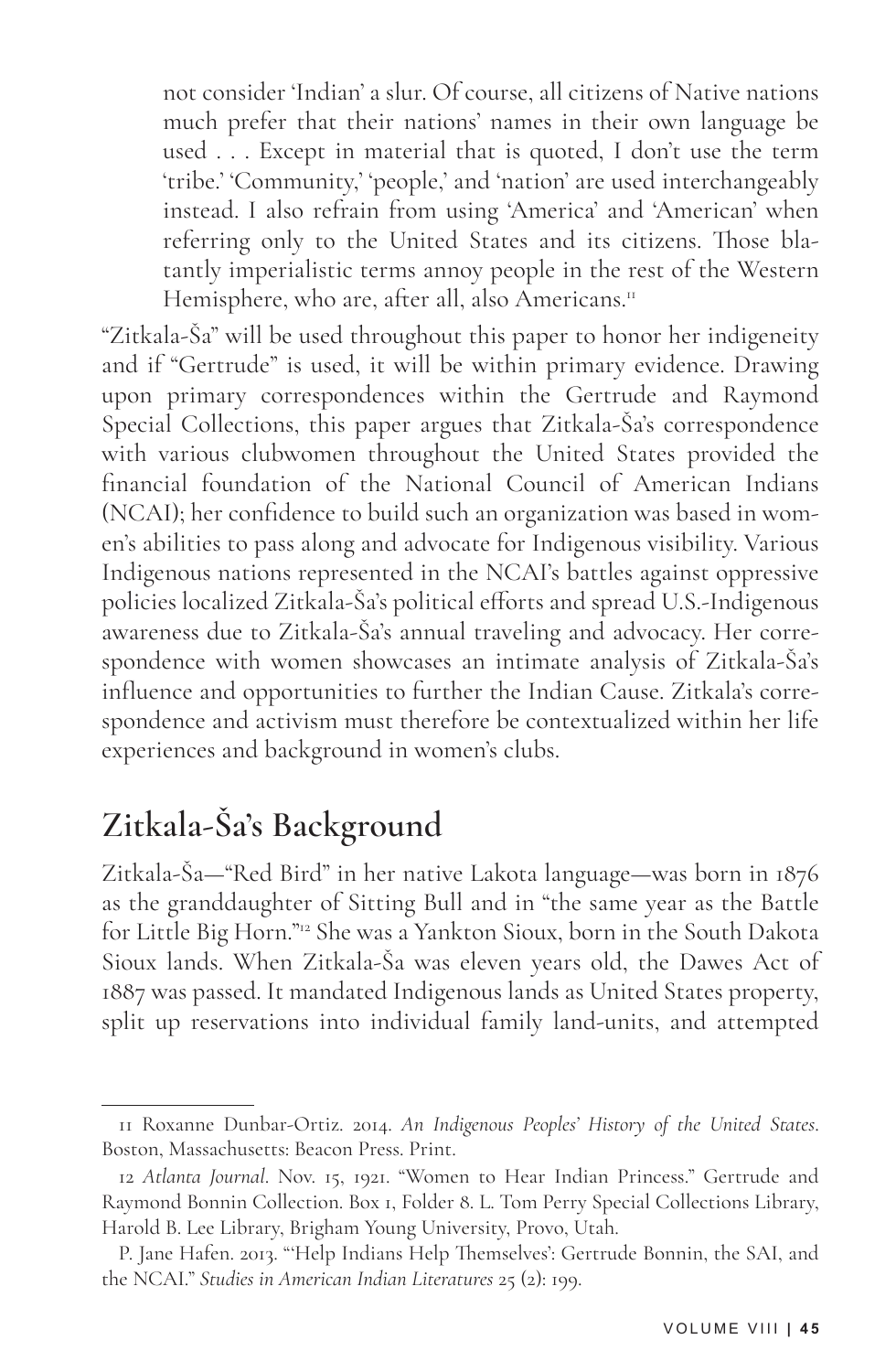to assimilate Native peoples into Anglo-centric society.<sup>13</sup> Zitkala-Ša saw the effects of the Dawes Act on her community and opposed the ramifications in her activism work.14 Four years prior to the Dawes Act, she convinced her mother to let her attend boarding school, but came back to the Yankton Reservation in 1887 after experiencing cultural and religious assimilation. Saddened by the effects of the Dawes Act on her home, she decided to go back to school, against her mother's wishes.15 Shaped by the United States' attempts to assimilate and erase Indigenous communities and peoples, Zitkala-Ša's mother remained apprehensive of the idea of her daughter attending "the white man's" institutions.<sup>16</sup>

Zitkala-Ša "was an unusual girl, talented in school and music," and noticed by peers and teachers alike for her precocity.17 Successfully graduated from the boarding school, she attended Earlham College in 1895, leaving in 1897 to teach at the Carlisle Federal Indian School in Pennsylvania. After going home to recruit more students and purposefully turning up empty-handed, she quit her teaching job. She wanted to pursue more education, so she traveled to the New England Conservatory of Music in 1899, graduating with a specialty in violin. Zitkala-Ša understood her mother's warning of the "tardy justice" of the "palefaces . . . large debt for stolen lands," so she utilized her education to achieve legal strides for many different Indigenous communities' lost lands.<sup>18</sup>

Her first book brewing, Zitkala-Ša moved back home to collect Sioux oral histories, publishing *Old Indian Legends* in 1901. There, she met Federal Bureau of Indian Affairs (FBIA) employee Raymond Bonnin.

16 Ibid.

<sup>13</sup> Laura Briggs. "Taking Native Children." In *Taking Children: A History of American Terror*, 46–75. Oakland, California: University of California Press, 2020.

<sup>14</sup> Karin L. Huebner. "An Unexpected Alliance: Stella Atwood, the California Clubwomen, John Collier, and the Indians of the Southwest, 1917–1934." *Pacific Historical Review* 78, no. 3 (August 2009): 341.; Laura Briggs. "Taking Native Children."

<sup>15</sup> Zitkala-Ša. 2003. "The School Days of an Indian Girl." In *American Indian Stories, Legends, and Other Writings*, edited by Cathy N. Davidson and Ada Norris, 87–103. N.Y., New York: Penguin Group.

<sup>17</sup> Letter from Mrs. Stewart to Mrs. Burgess. October 29, 1921. Gertrude and Raymond Bonnin Collection. Box 2, Folder 14. L. Tom Perry Special Collections Library, Harold B. Lee Library, Brigham Young University, Provo, Utah.

Zitkala-Ša. 2003. "An Indian Teacher Among Indians." In *American Indian Stories, Legends, and Other Writings*, edited by Cathy N. Davidson and Ada Norris, 104. N.Y., New York: Penguin Group.

<sup>18</sup> Zitkala-Ša. 2003. "Impressions of an Indian Childhood." In *American Indian Stories, Legends, and Other Writings*, edited by Cathy N. Davidson and Ada Norris, 85–86. N.Y., New York: Penguin Group.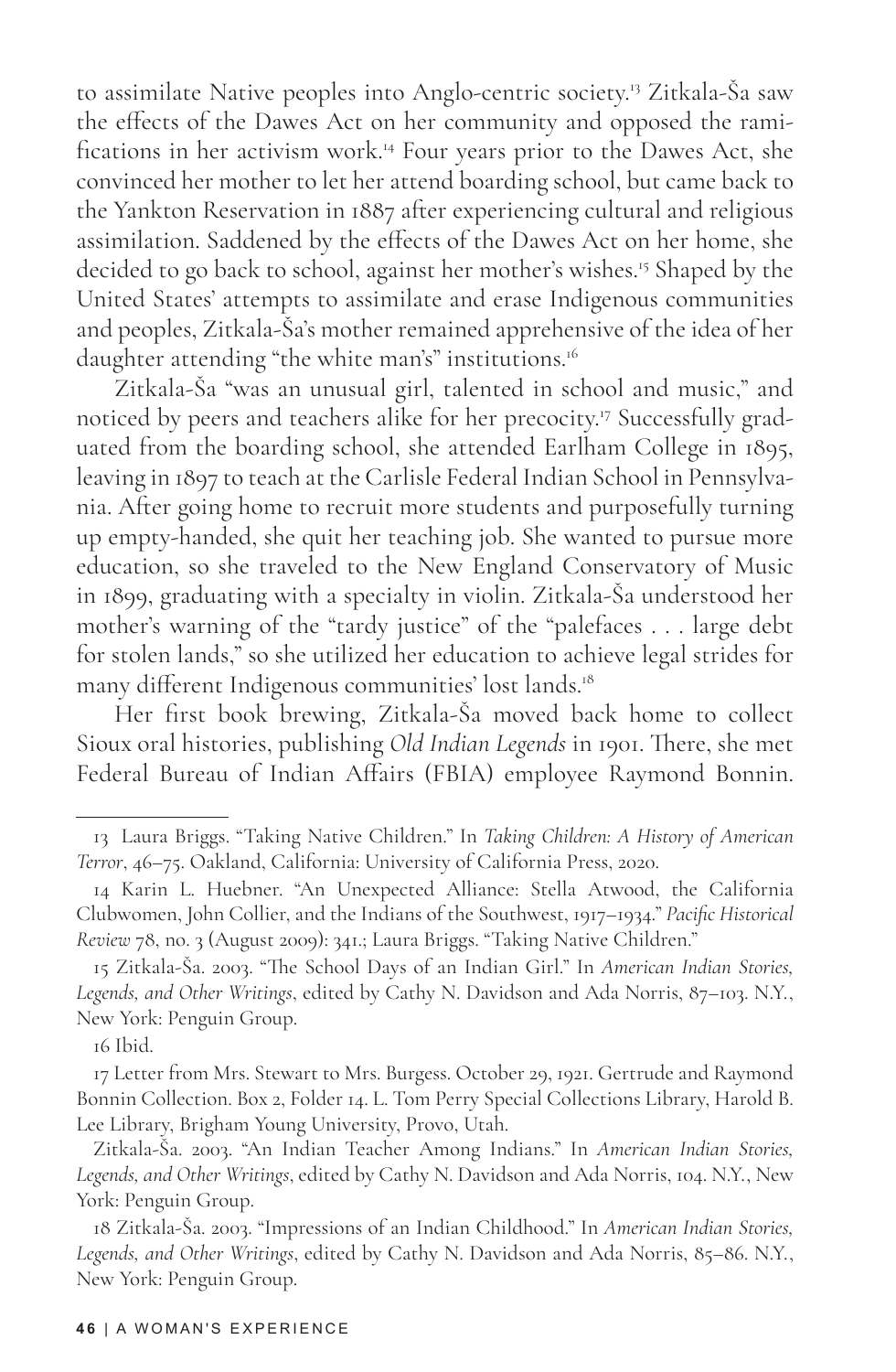Both celebrated the other for their desires to fight for their home and people, and they married in 1902. Raymond's experience as an FBIA employee as well as his law education complemented Zitkala's writing expertise and educational background. So, when Raymond got a new posting in the Uintah and Ouray Reservation, she contributed her passion and experience toward improving the living conditions of the Ute people. She taught at Whiterocks Boarding School, started an Indigenous community center, facilitated community classes for Indigenous women, supplied food for Native communities in need, and wrote about various topics relating to Indigeneity. She experienced firsthand the poverty that various Indigenous communities faced because of U.S. governmental policies and laws. Zitkala-Ša and Raymond both recognized the need for self-determinate Indigenous people and merged their respective experiences to fulfill that need.

Zitkala-Ša dove into political writing during her time with the Ute community. She joined the Society of American Indians' (SAI) advisory board in 1914, an Indigenous organization designed to encourage Indigenous self-determination through education and literature.19 Exhausted by the political pushback from Indian Bureau officials, Zitkala-Ša and Raymond moved to Washington, D.C. in 1916. Zitkala-Ša continued to write for SAI, promote her literature, and participate in women's circles, while Raymond joined the army.<sup>20</sup> In 1920, however, she left SAI because of the organization's decision "to make its journal 'quiet in tone,'" feeling like they only appealed to educated Indigenous folk rather than working directly with tribal nations.<sup>21</sup> At this point, she had "been working for the Indian cause for many years" and recalled that "all my time is now devoted to that work and all funds received by me goes to the support of the cause."22 Scheduling lectures and book signings, Zitkala-Ša built and maintained webs of correspondence with women across the United States to advocate for Indigenous nations' rights. She used these connections later to create the National Council of American Indians in Indigenous communities across the United States. The NCAI, Zitkala-Ša, and Raymond Bonnin in turn became financially dependent upon their friends'

<sup>19</sup> Jane P. Hafen, "'Help Indians Help Themselves': Gertrude Bonnin, the SAI, and the NCAI." *American Indian Quarterly* 37, no. 3 (2013): 199–218.

<sup>20</sup> Ibid.

<sup>21</sup> David L. Johnson, and Raymond Wilson. 1988. "Gertrude Simmons Bonnin, 1876– 1938: 'Americanize the First American.'" *American Indian Quarterly* 12 (1): 27–40.

<sup>22</sup> Letter to Dr. C.A. Burgess. December 30, 1921. Gertrude and Raymond Bonnin Collection. Box 2, Folder 14. L. Tom Perry Special Collections Library, Harold B. Lee Library, Brigham Young University, Provo, Utah.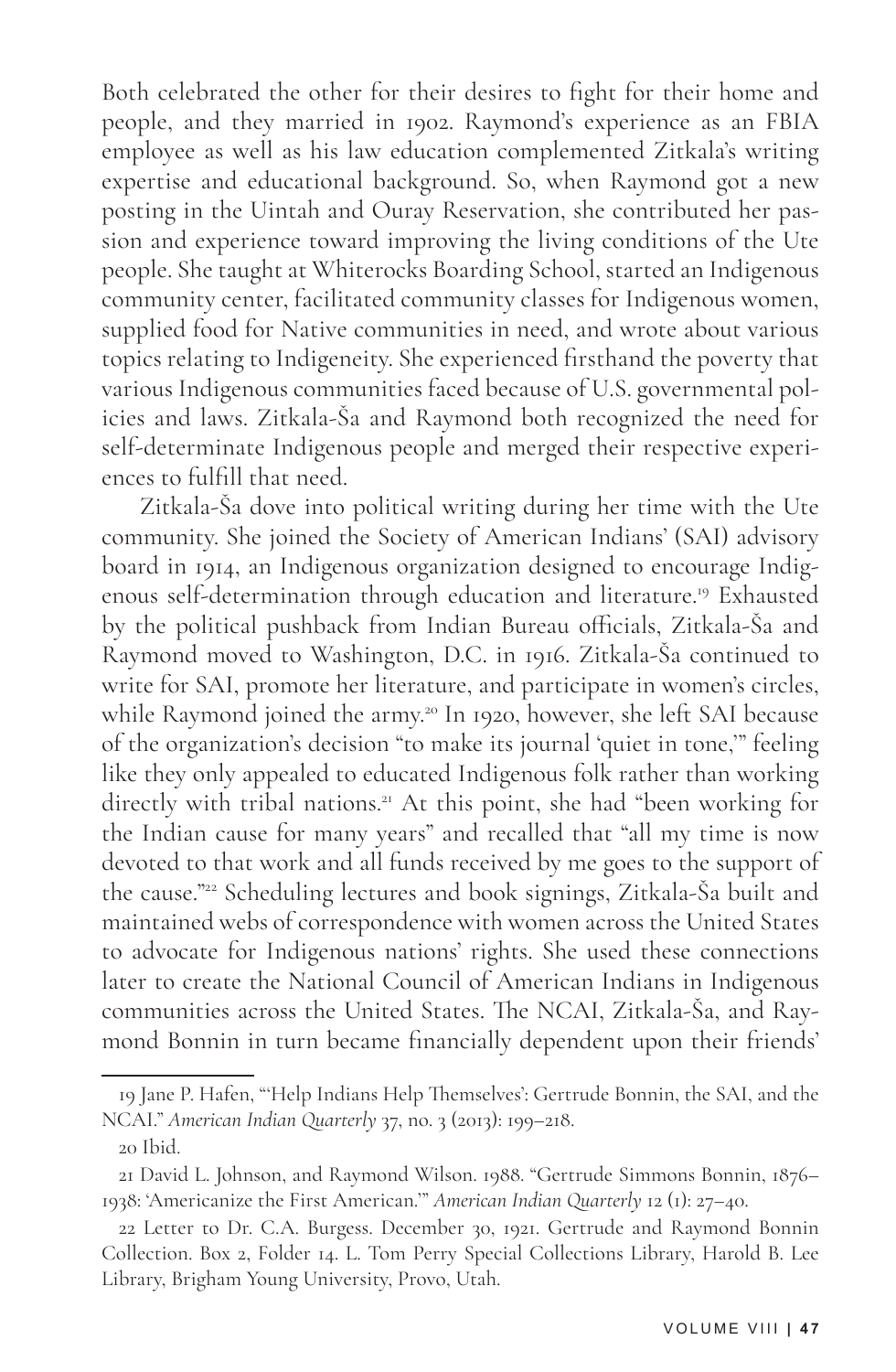generosity because of the poverty that many Indigenous communities faced, including Zitkala-Ša herself.

#### **Zitkala-Ša's Network of Women's Clubs**

Moving to D.C. in 1920, Zitkala-Ša entered a world in major transition: World War I, a new president, and the passing of the Nineteenth Amendment evoked a shift in political winds. Women's clubs were a prominent method of female political power before women's suffrage became part of the U.S. Constitution, and many clubs rooted themselves in the heart of the U.S. government. Zitkala-Ša's experiences lecturing and publicizing her literature led her to women's clubs composed of passionate women ready to listen to her message of Indigenous sovereignty.

Women's clubs' field of influence varied depending on class status, religion, race, level of education, political leanings, and region. Meetings focused on speaking engagements, essay readings, weekly educational activities, and exploration of diverse cultures. Many women's clubs began as a way to fight for women's right to vote. The structure of women's clubs included elected members to a presidency and cabinet. While Zitkala-Ša was not part of many women's club boards until the 1920s, she long attended as the speaker, so she knew how women's clubs operated and what kind of issues they cared about; she took advantage of her identity and experiences to get the "Indian Cause" on the minds of many middle-class, white American women.<sup>23</sup>

Indeed, Zitkala-Ša utilized her lectures and literature to promote a self-determinate vision for U.S.-Indigenous relations among women's clubs. Essays, columns, and stories like "Americanize the First American," "Bureaucracy versus Democracy," and "The Indian Woman" humanized Zitkala-Ša and established her as an educated, passionate woman within women's club social circles.24 Her book, *American Indian Stories*, spoke to many women who previously did not understand how U.S. policies affected Indigenous peoples or, more generally, how life was in

<sup>23</sup> David L. Johnson, and Raymond Wilson. 1988. "'Americanize the First American.'"  $27 - 40.$ 

<sup>24</sup> Gertrude Bonnin. "The Indian Woman." *The Suffragist* 6, no. 23, June 29, 1918;

Zitkala-Ša. 2003. "Bureaucracy versus Democracy" In *American Indian Stories, Legends, and Other Writings*, 245–247.

Zitkala-Ša. 2003. "The School Days of an Indian Girl." In *American Indian Stories, Legends, and Other Writings*, 242–245.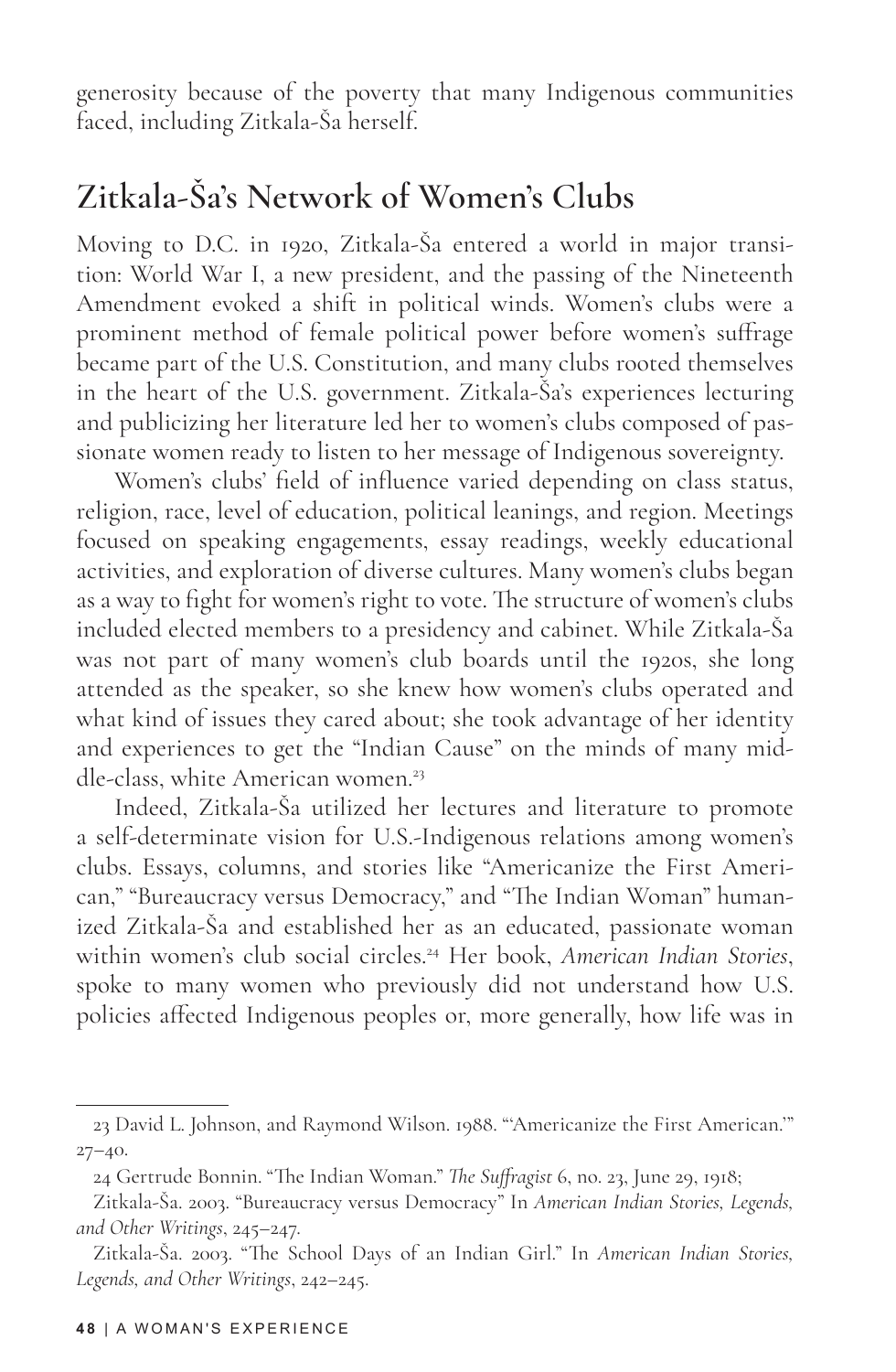Indigenous communities.25 Zitkala-Ša sold books at speaking engagements "where they would naturally sell like hotcakes."26 She then put the proceeds toward organizational work and travel.27 She also prompted her friend Mrs. Atwood and the larger General Federation of Women's Clubs to advocate for Indigenous people by studying Indigenous literature, providing them an Indigenous-centered educational resource in the form of her own publications.<sup>28</sup> Doing so gave non-Indigenous women the opportunity to engage with Indigenous-sourced resources and increased the likelihood that the women attending her lectures and buying her publications would support the passage of U.S.-Indigenous enfranchisement. In addition, Burgess facilitated the organization of lectures and book displays so that Zitkala-Ša could "point Friends to the way out for the Indian, through the abolishment of the Bureau" herself.<sup>29</sup> Zitkala-Ša's acceptance of non-Indigenous women working with her fueled her mission for positive U.S.-Indigenous relations and garnered strong support for Indigenous citizenship.

Zitkala-Ša pushed for U.S.-Indigenous suffrage because she saw the vote as a powerful way to shape attitudes, policies, and laws in favor of Indigenous sovereignty. Leaning on the recent fight for the Nineteenth Amendment in her writings and pitches, Zitkala-Ša specifically addressed the "Womanhood of America" to encourage empathetic action for disenfranchised Indigenous people.30 Her move to Washington, D.C. in 1921 provided her the time and ability to join women's clubs.

<sup>25</sup> John Walker Harrington, August 10, 1919. "Native Race Proposed for Full Citizenship in a Bill Now before Congress: Self-Determination for American Real Man." *New York Times (1857–1922)*, Aug 10, 2.

Zitkala-Ša. 2003. *American Indian Stories, Legends, and Other Writings*.

<sup>26</sup> Letter from M. Burgess to Zitkala-Sa. May 6, 1922. Gertrude and Raymond Bonnin Collection. Box 2, Folder 14. L. Tom Perry Special Collections Library, Harold B. Lee Library, Brigham Young University, Provo, Utah.

<sup>27</sup> Letter from President (Zitkala) to Mrs. E.D. Cawley. November 1, 1927. Gertrude and Raymond Bonnin Collection. Box 4, Folder 5. L. Tom Perry Special Collections Library, Harold B. Lee Library, Brigham Young University, Provo, Utah.

<sup>28</sup> Letter from Gertrude Bonnin (Zitkala-Sa) to Miss Marianna Burgess. December 12, 1921. Gertrude and Raymond Bonnin Collection. Box 2, Folder 14. L. Tom Perry Special Collections Library, Harold B. Lee Library, Brigham Young University, Provo, Utah.

<sup>29</sup> Letter from M. Burgess to Gertrude Bonnin. October 20, 1921. Gertrude and Raymond Bonnin Collection. Box 2, Folder 14. L. Tom Perry Special Collections Library, Harold B. Lee Library, Brigham Young University, Provo, Utah.

<sup>30</sup> Zitkala-Ša. 2003. "Americanize the First American." In *American Indian Stories, Legends, and Other Writings*, edited by Cathy N. Davidson and Ada Norris, 244. New York: Penguin Group.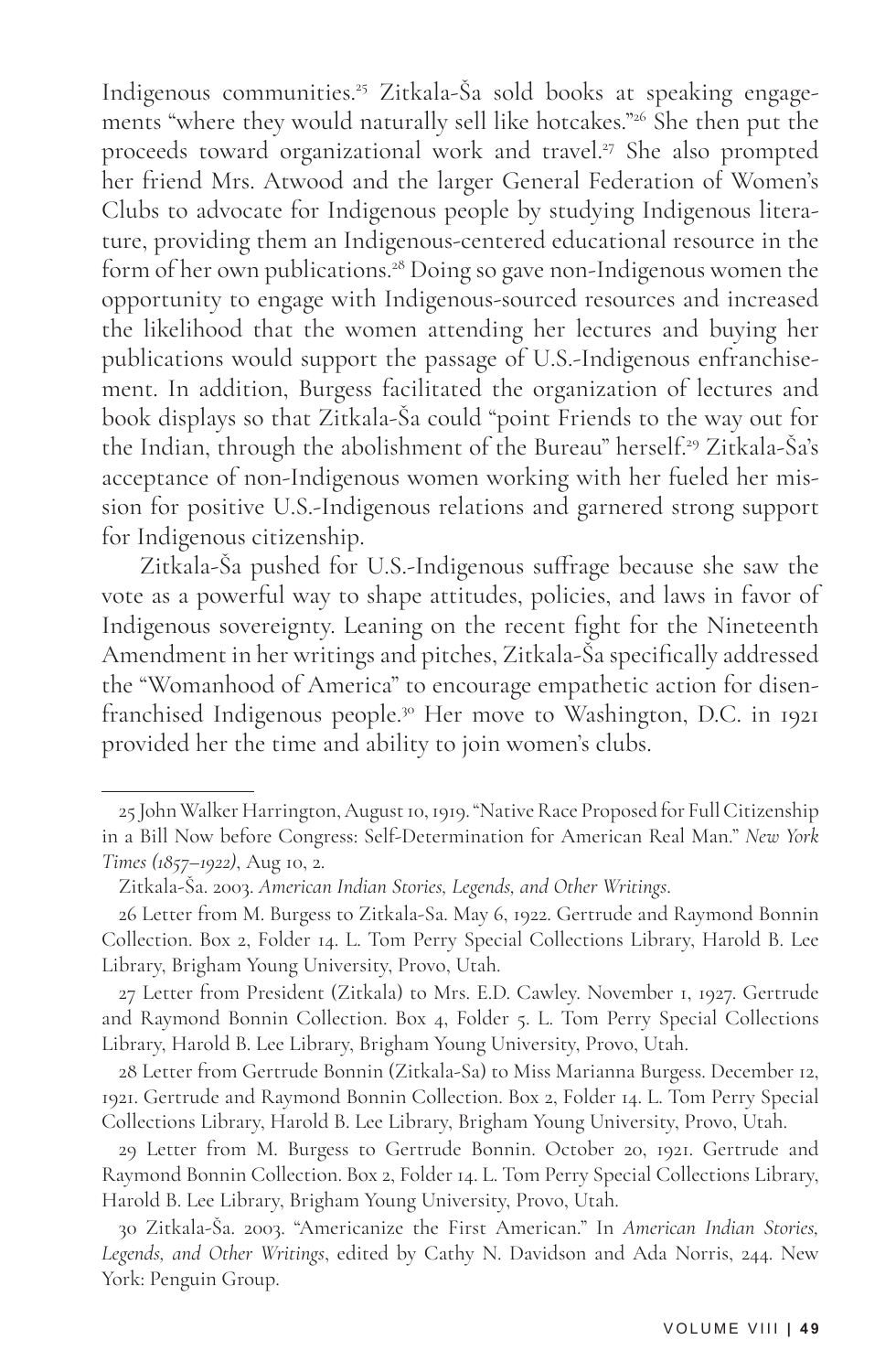She joined the General Federation of Women's Clubs (GFWC) and quickly began lecturing for more women's organizations, including the National Women's Party, on why Indigenous people deserved citizenship rights.<sup>31</sup> She met Mrs. Stella M. Atwood through the GFWC, and Atwood's leadership positions in both the GFWC and her local California chapters offered Zitkala-Ša the opportunity to travel to different areas of the United States to spread awareness about U.S.-Indigenous issues. As Zitkala-Ša encouraged more women to support Indigenous citizenship, more women advocated for the creation of Indian Welfare committees within various women's clubs, including the General Federation of Women's Clubs.<sup>32</sup> The more the state women's clubs' added Indian Welfare committees, the greater chance the GCFW would establish an official Indian Welfare board. Zitkala-Ša sent networking suggestions to Mrs. Atwood, and Mrs. Atwood returned the favor: she wrote many women across the states—like Florida, Georgia, and New York—to tell them about Zitkala-Ša's mission and to include Zitkala-Ša's contact information so that she could personally arrange times for her to travel to various women's clubs' meetings to share why Indigenous political representation was important to their overall missions.33 Zitkala-Ša's contributions to women's clubs' agendas and efforts to personally educate women on Indigenous issues created long-lasting relationships with women's clubs' leaders to push for Indigenous citizenship rights.

Often Zitkala-Ša would make sure that different groups or people were "sincerely interested in helping the Indians."34 In one such clarification, Mrs. Atwood explained to Zitkala-Ša the uncertainty her "chief," Mrs. Elmer Blair, felt about broadening General Federation of Women's Clubs support of Indigenous citizenship not only to states with high Indigenous populations, but also to states with little to no Indigenous peoples, and demanded that she write to the Illinois women's club president without Mrs. Blair's knowledge. She [Mrs. Atwood] expanded it to the larger national community: "I feel this is the biggest question before

<sup>31</sup> *The Washington Herald*. (Washington, D.C.), February 18, 1921. *Chronicling America: Historic American Newspapers*. Lib. of Congress.

<sup>32</sup> Barbara J. Brown, "Zitkála-Ša, The Red Bird Activist," Better Days 2020; Letters to and from Mrs. Stella Atwood and Gertrude Bonnin (Zitkala-Sa). Gertrude and Raymond Bonnin Collection. Box 2, Folder 14. L. Tom Perry Special Collections Library, Harold B. Lee Library, Brigham Young University, Provo, Utah.

<sup>33</sup> Letter from Mrs. Stella Atwood to Mrs. Bonnin. December 30, 1921. Gertrude and Raymond Bonnin Collection. Box 2, Folder 14. L. Tom Perry Special Collections Library, Harold B. Lee Library, Brigham Young University, Provo, Utah.

<sup>34</sup> Ibid.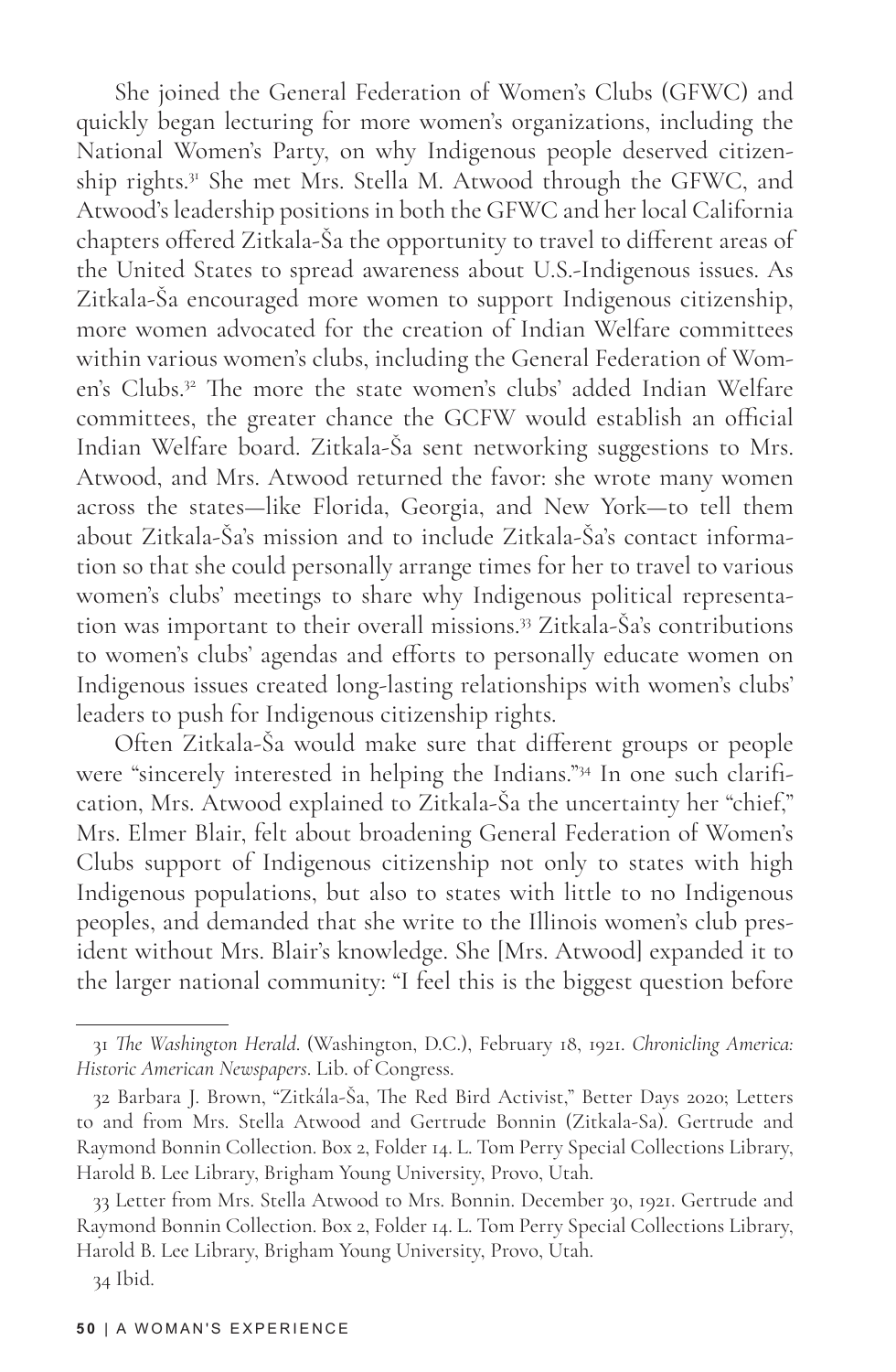

Members of the National Council of American Indians, March 9, 1926. Photograph obtained and used with permission from the Gertrude and Raymond Bonnin Collection, Box 15, Folder 15, L. Tom Perry Special Collections, Harold B. Lee Library, Brigham Young University, Provo, Utah.

the nation to-day and every person in the nation should take interest—do not let the Illinois president know what position Mrs. Blair has taken but send her a marked copy of your article with a letter in your most appealing style begging her to get in touch with me and get organized so that with the help of the whole Federation we may get this business cleared up."35 Zitkala-Ša's response highlights an integral aspect of her activism: "I will help you with Mrs. Blair in my own way. Will give her a little time and think she will broaden her view."36 Zitkala-Ša's gentle yet firm response to Mrs. Atwood highlighted the complicated nature of her position as an Indigenous activist and as a woman; Zitkala-Ša's subtle reclamation of the "Indian Cause" both legitimized her goal for Indigenous-led movements as well as urged white people, especially women, to learn and grow without expecting the person or group experiencing oppression to provide the educational burden (unless offered). Doing so allowed Zitkala-Ša to

<sup>35</sup> Letter from Stella M. Atwood to Zitkala-Ša. 1921. Gertrude and Raymond Bonnin Collection. Box 2, Folder 14. L. Tom Perry Special Collections Library, Harold B. Lee Library, Brigham Young University, Provo, Utah.

<sup>36</sup> Letter from Gertrude Bonnin (Zitkala-Ša) to Mrs. Stella M. Atwood. December 9, 1921. Gertrude and Raymond Bonnin Collection. Box 2, Folder 14. L. Tom Perry Special Collections Library, Harold B. Lee Library, Brigham Young University, Provo, Utah.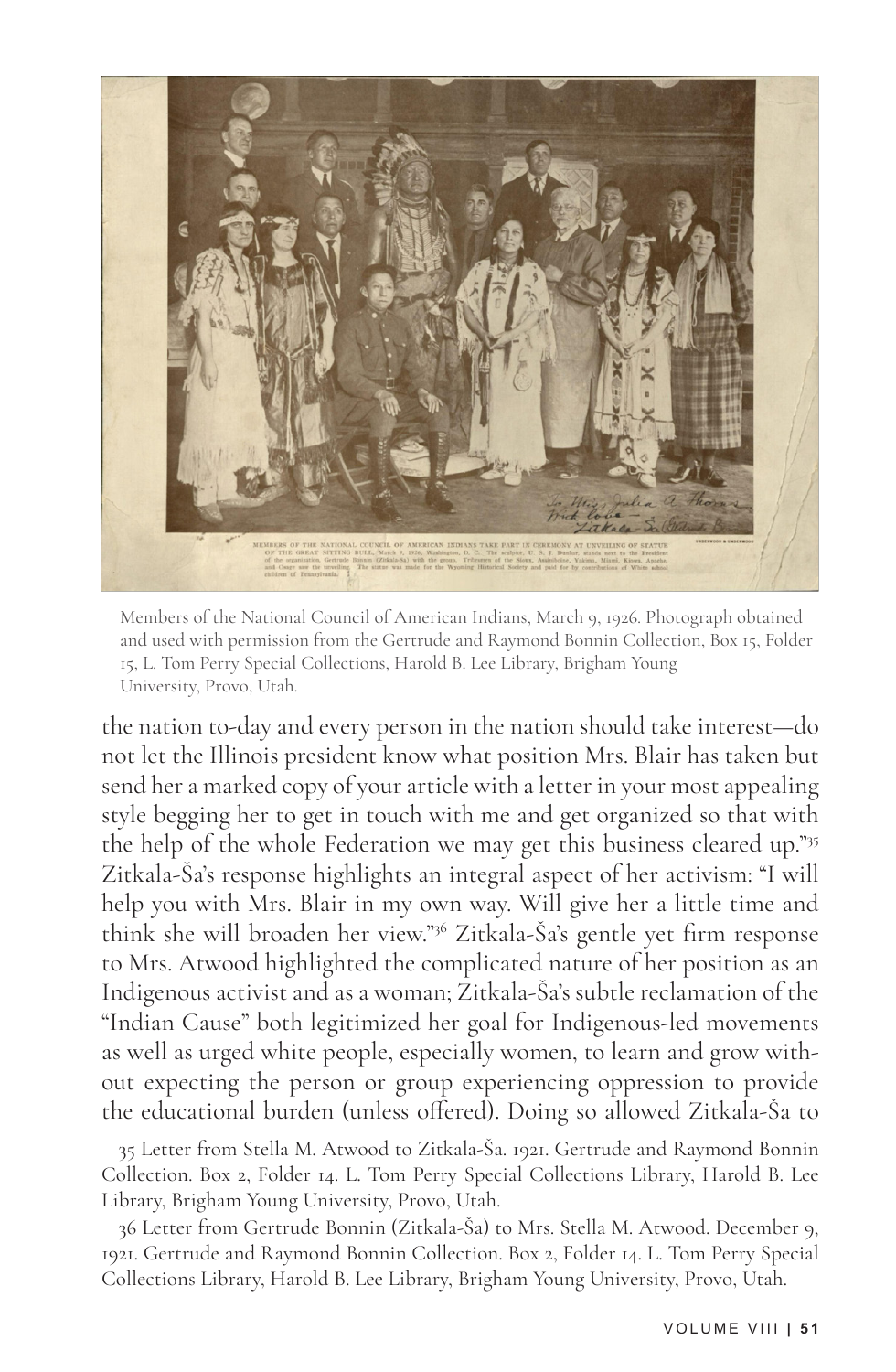focus on and connect with people genuinely invested in helping Indigenous people gain visibility and representation and created long-lasting support for Native sovereignty, even after the passage of the 1924 Indian Citizenship Act.

Unfortunately, she still faced discrimination from prominent women's clubs' leaders, like the president of the General Federation of Women's Clubs (GFWC), Mrs. Alice Ames Winter. Zitkala-Ša's correspondence with Mrs. Atwood mentions how Mrs. Winter excluded Zitkala-Ša from meetings she previously accepted invitations to, whether on her behalf or on Mrs. Atwood's behalf.37 While Mrs. Winter approved of Zitkala-Ša's book and listed it in the GFWC official magazine earlier in her presidency, she still did not treat Zitkala-Ša as a legitimate leader among the ranks of political women three years later, even though her direct activism created the Indian Welfare Committee in the GFWC.38 This, coupled with her early experiences of colonial assimilationist tactics, fortified Zitkala-Ša's mission to fight for self-determined Indigenous communities.<sup>39</sup>

As Zitkala-Ša transitioned from her Indigenous suffrage work with women's clubs into her role as president of the National Council of American Indians (NCAI), most women in GFWC leadership remained steadfast in support of her cause. In one letter shortly after the creation of the NCAI, Secretary Mr. Morrell informed Illinois Federation of Women's Club president Mrs. Fowler that "We feel greatly encouraged and assured that the Indian cause, which is after all America's problem, will ultimately succeed, with the support of the organized women of America. It will mean justice to the Indian citizens, and honor to our country."40 While shared only with Mrs. Fowler, this sentiment captured the essence of Zitkala-Ša's mission for Indigenous justice and emphasized the role clubwomen played in the expansion of Indigenous rights in the United States.

While the 1924 Indian Citizenship Act passed with the broad support of clubwomen, there were many oppressive policies, attitudes, and laws left to dismantle for Indigenous communities to fully access their citizenship rights. Zitkala-Ša's education, relationships with women leaders,

<sup>37</sup> Letter from Stella M. Atwood to Mrs. Gertrude Bonnin. January 24, 1924. Gertrude and Raymond Bonnin Collection. Box 2, Folder 14. L. Tom Perry Special Collections Library, Harold B. Lee Library, Brigham Young University, Provo, Utah.

<sup>38</sup> Letter from Gertrude Bonnin (Zitkala-Ša) to Miss Marianna Burgess. December 12, 1921.

<sup>39</sup> P. Jane Hafen, "'Help Indians Help Themselves.'"

<sup>40</sup> Letter from Mr. Morrell to Mrs. Fowler. April 30, 1926. Gertrude and Raymond Bonnin Collection. Box 3, Folder 4. L. Tom Perry Special Collections Library, Harold B. Lee Library, Brigham Young University, Provo, Utah.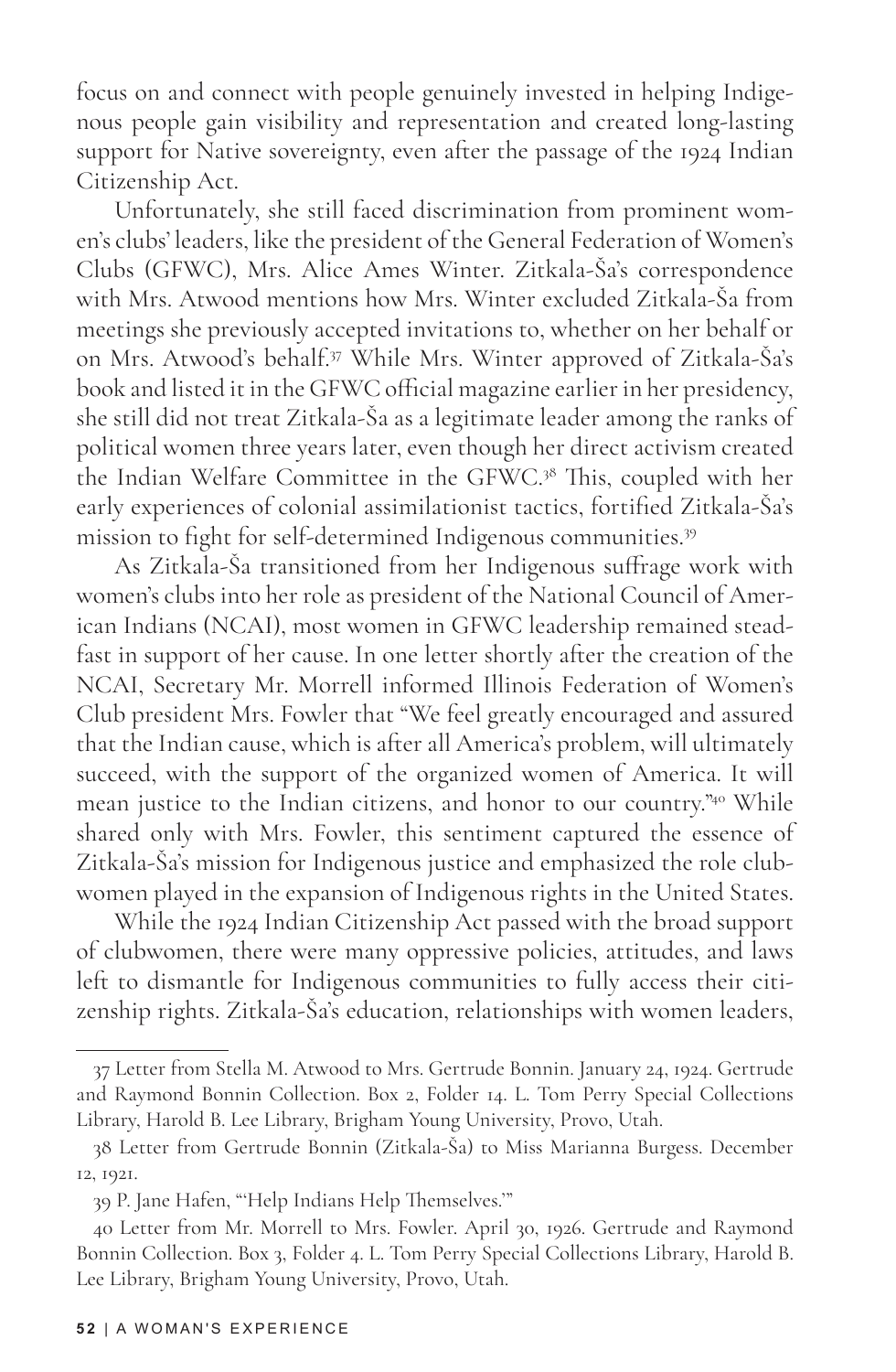and community outreach experience, coupled with her husband's Bureau of Indian Affairs work history and law education, prepared them both for the next step toward Indigenous sovereignty: abolishing U.S. governmental organizations, policies, and laws intended to oppress Indigenous communities. To achieve these goals, they needed Indigenous people to use their hard-earned citizenship status to hold U.S. government officials accountable.

#### **The National Council of American Indians**

Successfully having obtained Indigenous citizenship through lobbying in the GFWC, Zitkala-Ša turned her focus to eliminating legal barriers to Indigenous enfranchisement and self-determination. Her experience in GFWC bled into her and Raymond's structuring of the National Council of American Indians; she structured leadership just like women's clubs presidencies, and her lobbying approach was also the same as the GFWC.<sup>41</sup> Additionally, her grassroots experience with the Ute community in Utah and her time as secretary of SAI provided her with broad Indigenous support.42 Zitkala-Ša's relocation to Washington D.C. placed her in the heart of U.S. power, and she utilized her state and local support to found a strong lobbying base in D.C., similar to that within national women's organizations.

Thus, Zitkala-Ša became the president of the National Council of American Indians and Raymond assumed the role of Executive Secretary-Treasurer on February 27, 1926. Together, they established the first all-Indigenous-run national organization determined to practice peace without regard to religion or politics; oppose any action that places Native peoples at risk; present, preserve, and emulate the "true history of the American Indian"; promote and share knowledge among Indigenous groups and "all other people" about their basic "human and legal rights" as American citizens; increase public education among Indigenous youth; encourage "Indian women to participate in the activities of American citizens"; assist and guide NCAI members in any and all legal issues; study the "local conditions and the possibilities of the various Indian communities"; utilize any resources to create self-sustaining Indigenous communities; establish chapters of the NCAI in each Native community to unify U.S.-Indigenous activism; and to protect, preserve,

<sup>41</sup> Amherst College Digital Collections. Article 2–Object. "Constitution and by-laws of National Council of American Indians." E91. N38 1926.

<sup>42</sup> P. Jane Hafen, "'Help Indians Help Themselves.'"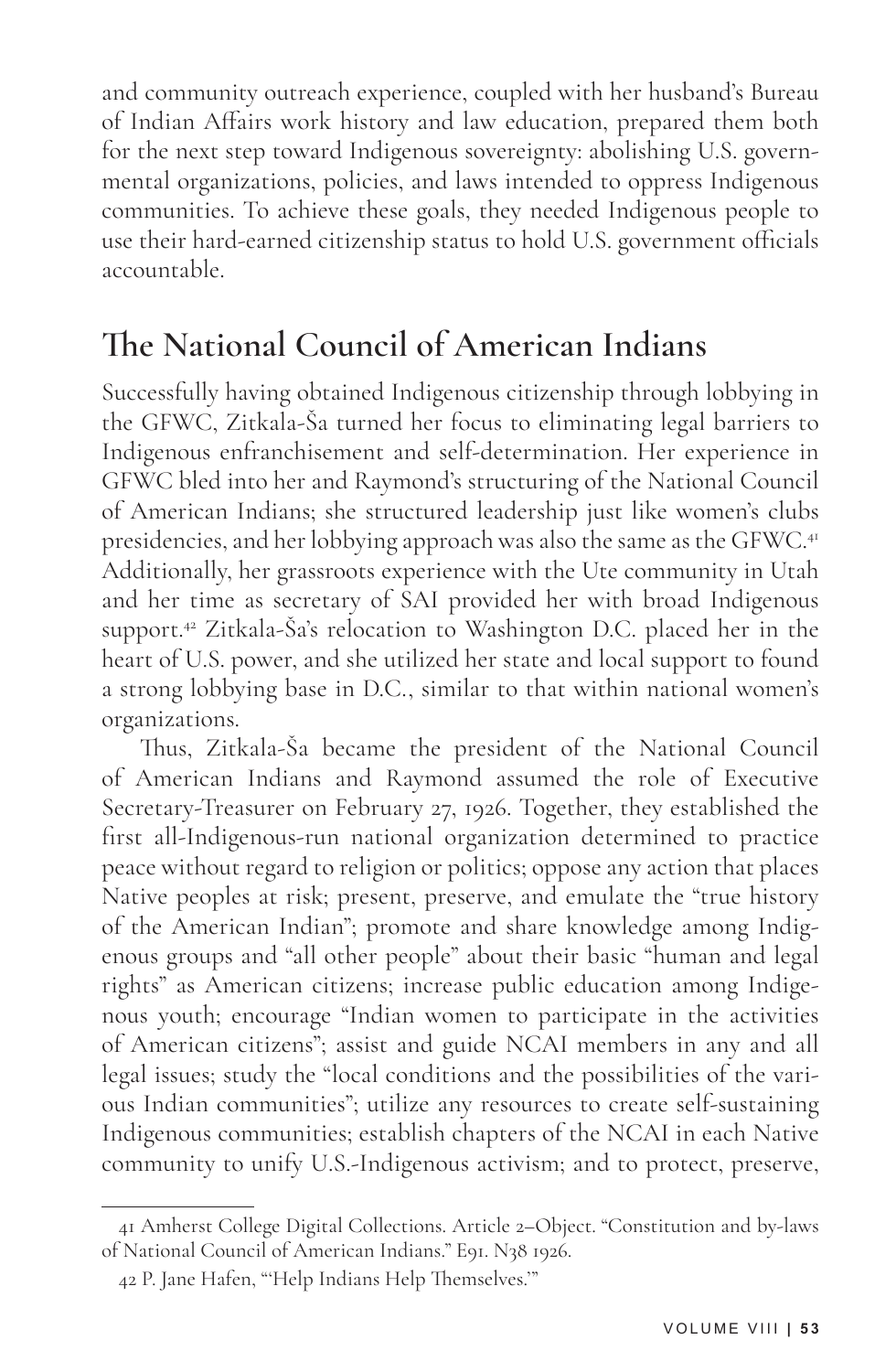promote, and encourage the local, state, and national "interests of the American Indian People."43 The NCAI bylaws outlined Zitkala-Ša's vision of Indigenous self-determination centered in women's participation and empowerment.

Raymond and Zitkala-Ša embarked on a trip in June 1926 across the United States with only their car and camping equipment to establish localized Indigenous NCAI chapters. They relied on other people's generosity to pay for all other necessities—they gave up any paying jobs during this period of time so they could focus solely on building up the National Council of American Indians' local chapters.44 John Collier, in an effort to help with the financial burden, reached out to Mrs. Fowler for any ideas about financial sponsors in or around the Chicago area. Financial support also came from publicity at GFWC events, like the Fair held in April 1926.45 Mrs. Fowler and Mrs. Atwood advocated on Zitkala-Ša's behalf for the GFWC to promote the NCAI. These connections kept Raymond and Zitkala afloat; the support allowed them to network and establish NCAI chapters so that political change occurred in local Indigenous communities as well as in other political organizations.

Zitkala-Ša's correspondence shifted from discussing Indigenous-based women's club activities to supporting bills deliberated in Congress to better fulfill the NCAI's objectives. She called upon the GFWC, Mrs. Stella Atwood, Mrs. Tavia Fowler, and many other women to get the word out and financially support Indigenous-centered activism. Active membership of the NCAI remained open only to those "members of Indian blood," but those without "Indian blood" took advantage of associate membership.46 The distinction of membership and the shift in Zitkala-Ša's correspondence placed Indigenous advocacy back into Native communities' hands while acknowledging the lack of financial stability in those communities because of oppressive policies. Letters specifically between Zitkala-Ša, Mrs. Fowler, Mrs. Atwood, and John Collier illuminate the tireless work they engaged in to learn and spread information about different bills and provisions written on local and national levels on behalf of Native communities.47 John Collier's position within the U.S. Government and

<sup>43</sup> Ibid.

<sup>44</sup> Letter from John Collier to Mrs. J. Marc Fowler. April 30, 1926. Gertrude and Raymond Bonnin Collection. Box 3, Folder 4. L. Tom Perry Special Collections Library, Harold B. Lee Library, Brigham Young University, Provo, Utah.

<sup>45</sup> Ibid.

<sup>46</sup> Ibid. Article 4–Membership.

<sup>47</sup> Gertrude and Raymond Bonnin Collection. Boxes 3–5. L. Tom Perry Special Collections Library, Harold B. Lee Library, Brigham Young University, Provo, Utah.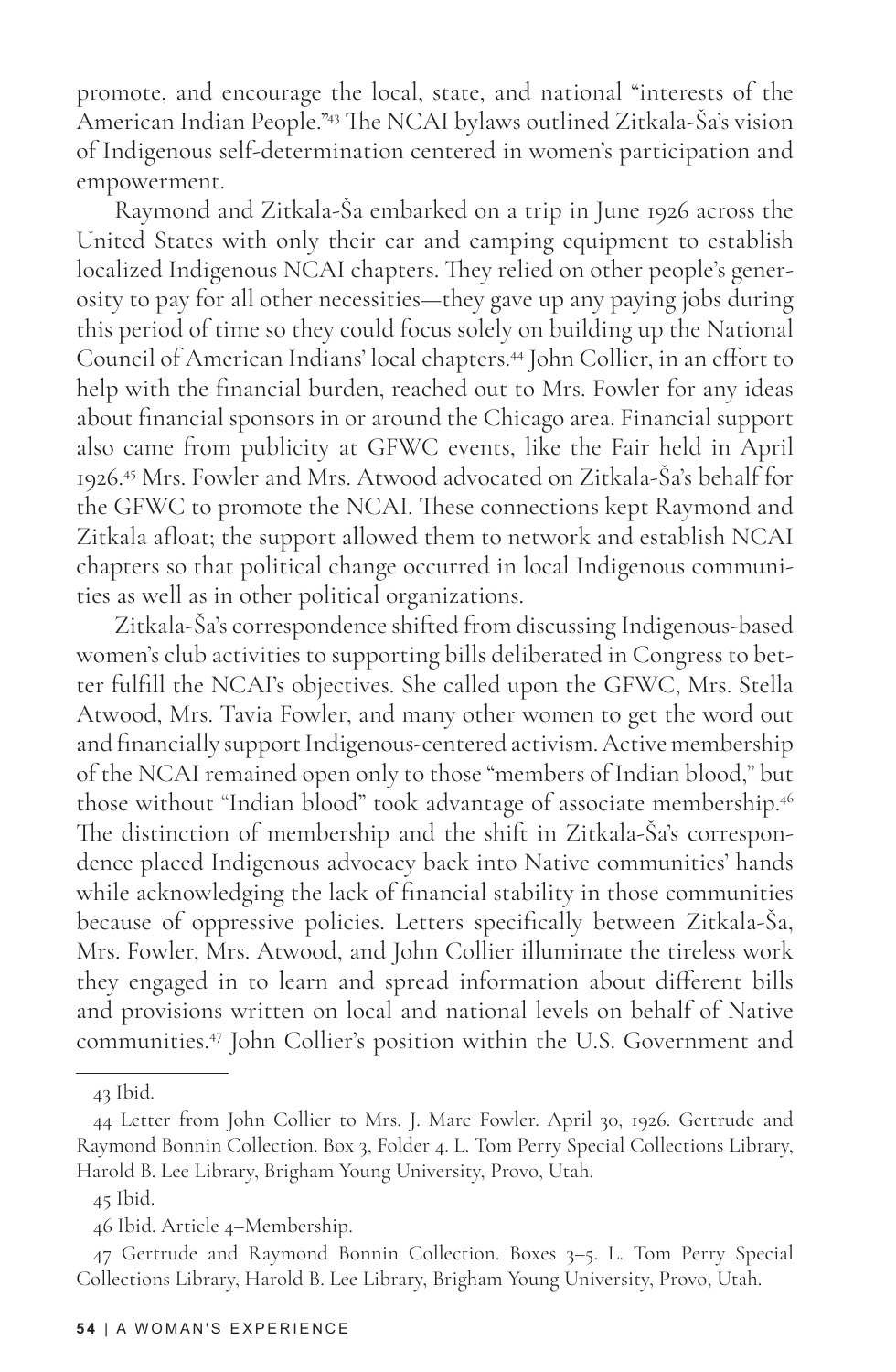Zitkala-Ša's connection with the women leaders of Indian Welfare committees across the United States gave Zitkala-Ša necessary foundations for the repatriation of lost tribal lands and rights.

As the NCAI established their legal legitimacy for Native peoples and communities, financial support became crucial for the survival of the organization, and by extension, Zitkala-Ša and Raymond Bonnin. Many funds came from associate members of the NCAI, and most of the associate members were women Zitkala-Ša previously met or worked with in women's clubs. For instance, Mrs. Fowler often sent checks from associated women and clubs to further Zitkala-Ša's mission.48 She also received financial help from Princess Chinquilla, a Cheyenne Native and prominent Indigenous activist who wrote Zitkala-Ša immediately after learning about her activism work.49 She donated consistently to the NCAI, after meeting Zitkala-Ša at an Indian Defense dinner banquet in New York, and offered additional help through the American Indian Association.50 Both of these Native women used their positions of leadership to encourage other Indigenous women to participate in U.S. politics. As one of the pillars of the NCAI, Zitkala-Ša understood the power within each woman to act and promote Native justice. While Princess Chinquilla and other clubwomen had the means to donate money, Indigenous women with less financial stability found other ways to contribute.

Zitkala-Ša's correspondence with Hattie Feather, member of the Cherokee Lodge in Cherokee, North Carolina, illuminates the active role Indigenous women played in the establishment and endurance of NCAI local lodges. Having known Hattie from Washington D.C., Zitkala-Ša and Raymond traveled to Hattie's community during the beginning of their trip and successfully established a local NCAI chapter.<sup>51</sup> Hattie passed on information about elected leadership, the creation of a committee to build new membership within the lodge, and the community's enthusiasm to fight against discriminatory actions of Congress, like provisions in the Indian Citizenship Act of 1924 that still prevented Indigenous individuals from certain rights of property and due process.<sup>52</sup>

<sup>48</sup> Letter from Tavia to Dearest Zitkala. June 13, 1926.

<sup>49</sup> Letter from President [Gertrude Bonnin], NCAI, to Princess Chinquilla. December 4, 1926. Gertrude and Raymond Bonnin Collection. Box 3, Folder 12. L. Tom Perry Special Collections Library, Harold B. Lee Library, Brigham Young University, Provo, Utah.

<sup>50</sup> Ibid.

<sup>51</sup> Letter from Hattie Feather to Gertrude Bonnin. July 20, 1926. Gertrude and Raymond Bonnin Collection. Box 3, Folder 7. L. Tom Perry Special Collections Library, Harold B. Lee Library, Brigham Young University, Provo, Utah.

<sup>52</sup> Ibid.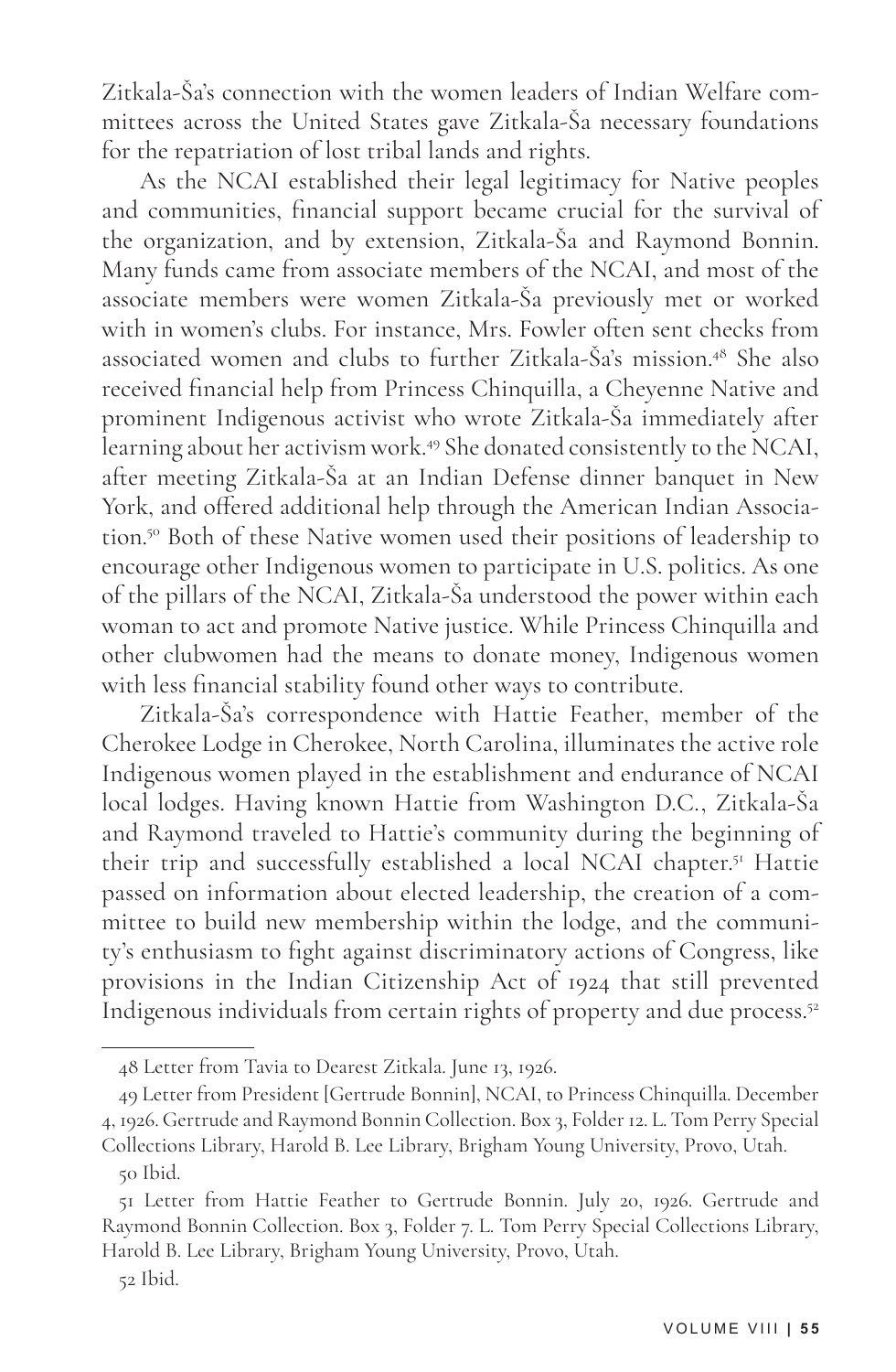Zitkala-Ša and Raymond's establishment of local NCAI chapters promoted pan-Indigenous unity while still preserving diversity among Indigenous communities to better combat oppressive U.S. practices; it also centered activism around Indigenous women's leadership roles in the local NCAI chapters.53

Zitkala-Ša spent most of her time communicating with local NCAI chapters, women leaders, and government officials about the corrupt Indian Bureau during her time in Washington, D.C. Mrs. Fowler and Mrs. Atwood consistently connected women with Zitkala-Ša to enroll as associate members of the NCAI.54 Women's clubs as simple as the Austin Club or the Berwyn Club wanted to support the NCAI in any way they could, sending checks and questions through Zitkala's GFWC contacts.<sup>55</sup> Their contributions kept the NCAI alive while Indigenous activists worked and communicated with Zitkala-Ša to disrupt any policy-making designed to impede Native sovereignty or citizenship rights. In return for their financial support and community networking, Zitkala-Ša sent out educational folders to Mrs. Atwood, NCAI presidencies, Mrs. Fowler, and other contacts to distribute to their members.56 She relied directly on women's organizations and female members of NCAI lodges to spread information about the corruption of the Indian Bureau, establishing that informed action was the best way to achieve equality. After traveling over 10,600 miles across "Indian country," through her "fine personality, who always carried such st[r]ong appeal," Zitkala-Ša established the localized informed action needed to fight against the Indian Bureau and U.S. Congress.<sup>57</sup>

55 Letter from Tavia to Zitkala. December 20, 1926. Gertrude and Raymond Bonnin Collection. Box 3, Folder 12. L. Tom Perry Special Collections Library, Harold B. Lee Library, Brigham Young University, Provo, Utah.;

Letter from [Gertrude Bonnin] to "Dearest Tavia." April 29, 1927. Gertrude and Raymond Bonnin Collection. Box 3, Folder 16. L. Tom Perry Special Collections Library, Harold B. Lee Library, Brigham Young University, Provo, Utah.

56 Letter from GB (Gertrude Bonnin) to Mrs. Atwood. March 4, 1927. Gertrude and Raymond Bonnin Collection. Box 3, Folder 15. L. Tom Perry Special Collections Library, Harold B. Lee Library, Brigham Young University, Provo, Utah.

57 Letter from Stella M. Atwood to Mrs. Gertrude Bonnin. March 10, 1927. Gertrude and Raymond Bonnin Collection. Box 3, Folder 15. L. Tom Perry Special Collections Library, Harold B. Lee Library, Brigham Young University, Provo, Utah.;

Memo from Secretary Raymond T. Bonnin to "Active Member". April 12, 1927. Gertrude and Raymond Bonnin Collection. Box 3, Folder 16. L. Tom Perry Special Collections Library, Harold B. Lee Library, Brigham Young University, Provo, Utah.

<sup>53</sup> Amherst College Digital Collections. "Constitution and by-laws of National Council of American Indians" E91. N38 1926.

<sup>54</sup> Gertrude and Raymond Bonnin Collection. Boxes 3–5. L. Tom Perry Special Collections Library, Harold B. Lee Library, Brigham Young University, Provo, Utah.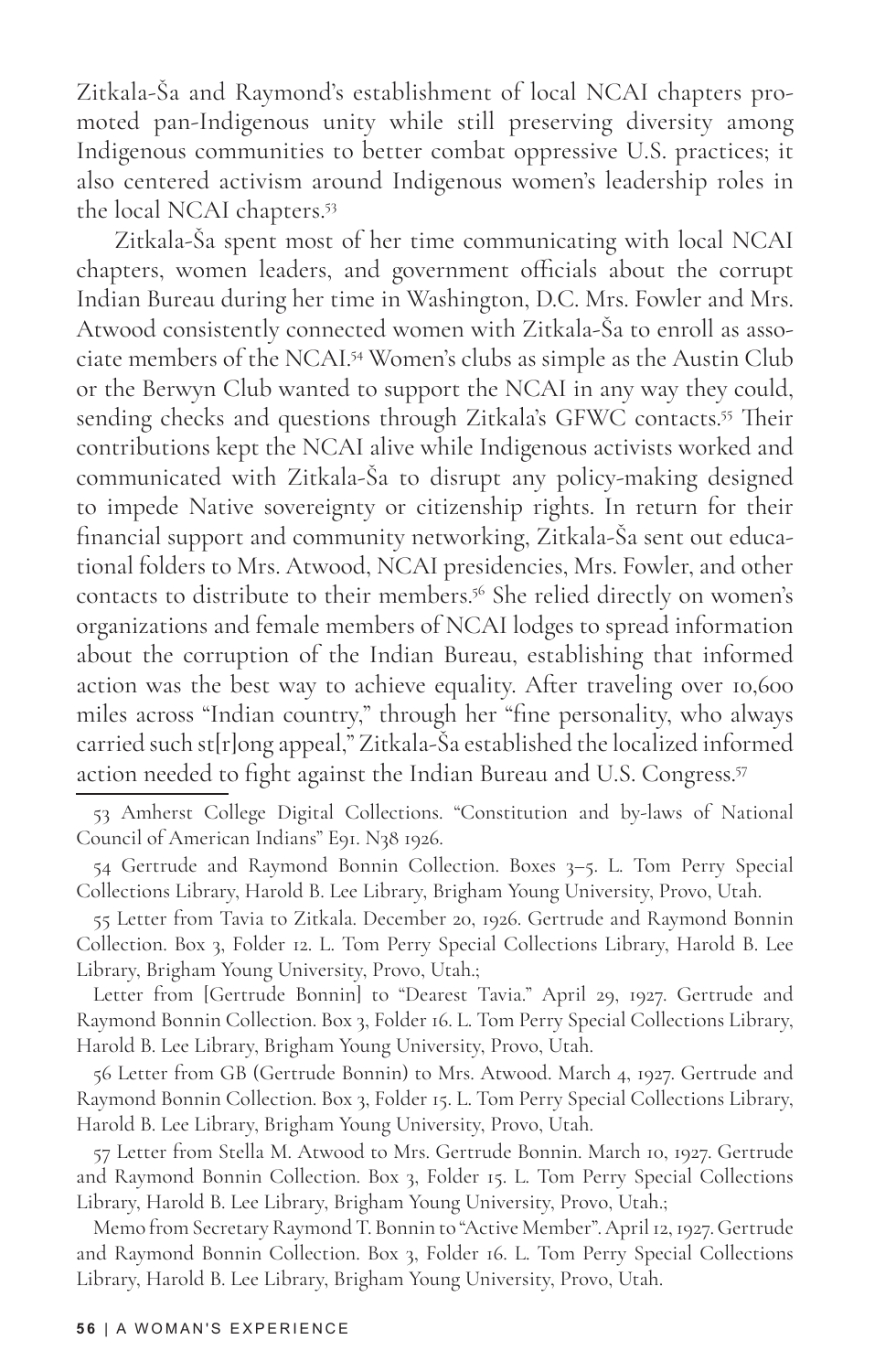Zitkala-Ša's physical presence at Indigenous-related Congressional hearings, the support of the NCAI's local chapters, and the financial assistance from clubwomen were not wasted. These elements of the NCAI pushed Congress to investigate the Indian Bureau's practices, convinced Congress to reject or reform legislation that stole from Indigenous tribal nations like the Navajo or the Flathead communities, and increased the amount of attentive Congressional officials to their Indigenous constituents' needs and concerns.58 Her mission, above all, was to protect and preserve "all Indians and their property" from the ignorant prejudice of U.S. government officials, largely composed of middle-class white men; the thoughtful elements of the NCAI strived for Indigenous preservation—recognizing the need for financial support, honoring Indigenous contributions (usually non-monetary), and understanding the importance of physically representing diverse Native communities.

In her role as president, Zitkala-Ša balanced the role of spokesperson and communicator between Indigenous and white communities by practicing transparency with as many people as she could. She, for example, declared that:

The organization proposes to get in closer touch with other Indian Welfare organizations sponsored and governed by white people to learn if possible what they are attempting to do for the Indians and try to discuss Indian matters with them and offer suggestions as to what the Indians believe is best for themselves. . . . The Indians who organized the National Council know that there are many good white people who desired to help the Indians get fair play and therefore provision was made in the By-Laws to take in associate members<sup>59</sup>

Zitkala-Ša referenced her various connections with women and women's clubs as a temporarily necessary financial resource while they worked for "a changed condition . . . brought about permitting Indians freer use of their own funds."60 The NCAI's acknowledgment of Indigenous communities' hesitation at white people's involvement strengthened their credibility among many Native NCAI members and expanded their ability to make genuine legal and political change.

<sup>58</sup> Ibid. Memo to Active Member.

<sup>59</sup> Letter from NCAI to friend. July 15, 1927. Gertrude and Raymond Bonnin Collection. Box 4, Folder 1. L. Tom Perry Special Collections Library, Harold B. Lee Library, Brigham Young University, Provo, Utah.

<sup>60</sup> Ibid.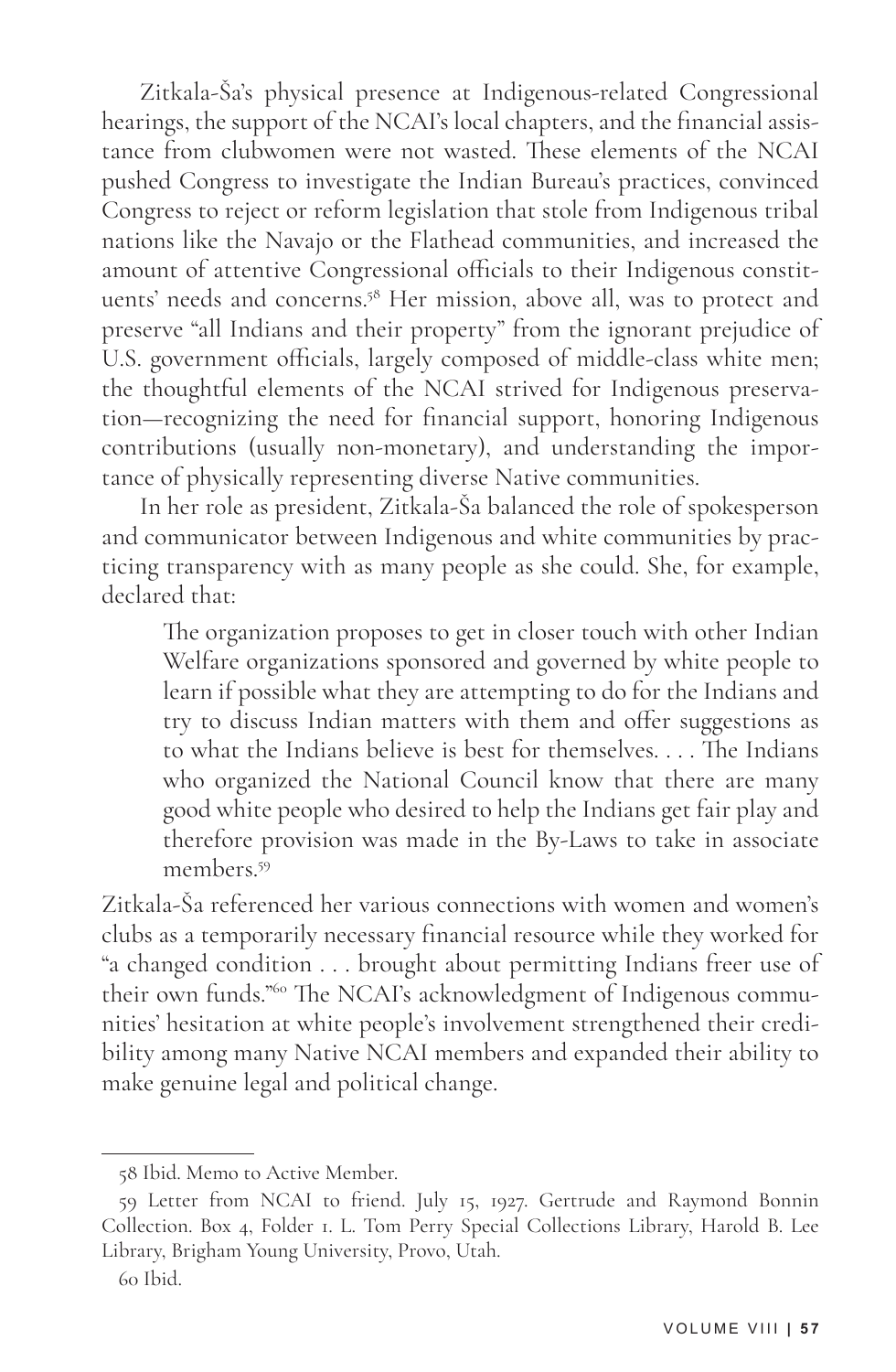Zitkala-Ša took the brunt of the workload for the NCAI. She only had the direct help of Raymond, and both worked without salaries. She continued to rely heavily on the financial generosity of old and new friends, especially as her health declined throughout the years of tireless, exhausting activism, traveling annually until her death. Mrs. Edith F. Cawley became an avid financial sponsor and friend of the NCAI beginning in late 1927.<sup>61</sup> She, upon learning about Zitkala-Ša's life's work, began sharing information with both "friends and strangers" in Pittsburgh, Pennsylvania.62 The GFWC, "numbering more than three million voters" across the United States, also continued to sponsor the NCAI.<sup>63</sup> On June 2, 1927, for instance, alongside their public support for the investigation of the Indian Bureau, they "passed a resolution calling for the support of 'such legislation as is designed to give him (Indian) his rights as a citizen under the Constitution, including the right to due process of law, peaceful assembly, religious liberty and a review of the act of his guardian.'"64 Without Zitkala-Ša's previous incorporation of Indian Welfare Committees into various women's clubs, the NCAI likely would not have had such public support from the largest women's organization in the United States. The GFWC's political credibility helped establish the NCAI's legitimacy as both an Indigenous and women's organization.

One of Zitkala-Ša's biggest motivations was the "abject poverty in which the Indians live."<sup>65</sup> She worried that Indigenous people would never have the ability to sustain themselves and their communities because of the appropriation of Indigenous funds. As a result, much of Zitkala-Ša's correspondence concerned funding for hers and Raymond's needs so that they could continue appearing in Congressional hearings and meetings with influential government officials. Mrs. Edith Cawley, Mrs. Fowler, and Mrs. Atwood lobbied on their behalf through their relationships with other women and their continuing respective roles in Illinois, California,

<sup>61</sup> Card from Mrs. E.D. Cawley to NCAI. October 19, 1927. Gertrude and Raymond Bonnin Collection. Box 4, Folder 4. L. Tom Perry Special Collections Library, Harold B. Lee Library, Brigham Young University, Provo, Utah.

<sup>62</sup> Ibid. Letter from (Mrs. E.D.) Edith F. Cawley to Mrs. Bonnin. October 28, 1927. Gertrude and Raymond Bonnin Collection. Box 4, Folder 4. L. Tom Perry Special Collections Library, Harold B. Lee Library, Brigham Young University, Provo, Utah.

<sup>63</sup> Informational letter from the NCAI to Members. November 16, 1927. Gertrude and Raymond Bonnin Collection. Box 4, Folder 5. L. Tom Perry Special Collections Library, Harold B. Lee Library, Brigham Young University, Provo, Utah.

<sup>64</sup> Ibid.

<sup>65</sup> Letter from Zitkala-Ša to Tavia. November 8, 1927. Gertrude and Raymond Bonnin Collection. Box 4, Folder 5. L. Tom Perry Special Collections Library, Harold B. Lee Library, Brigham Young University, Provo, Utah.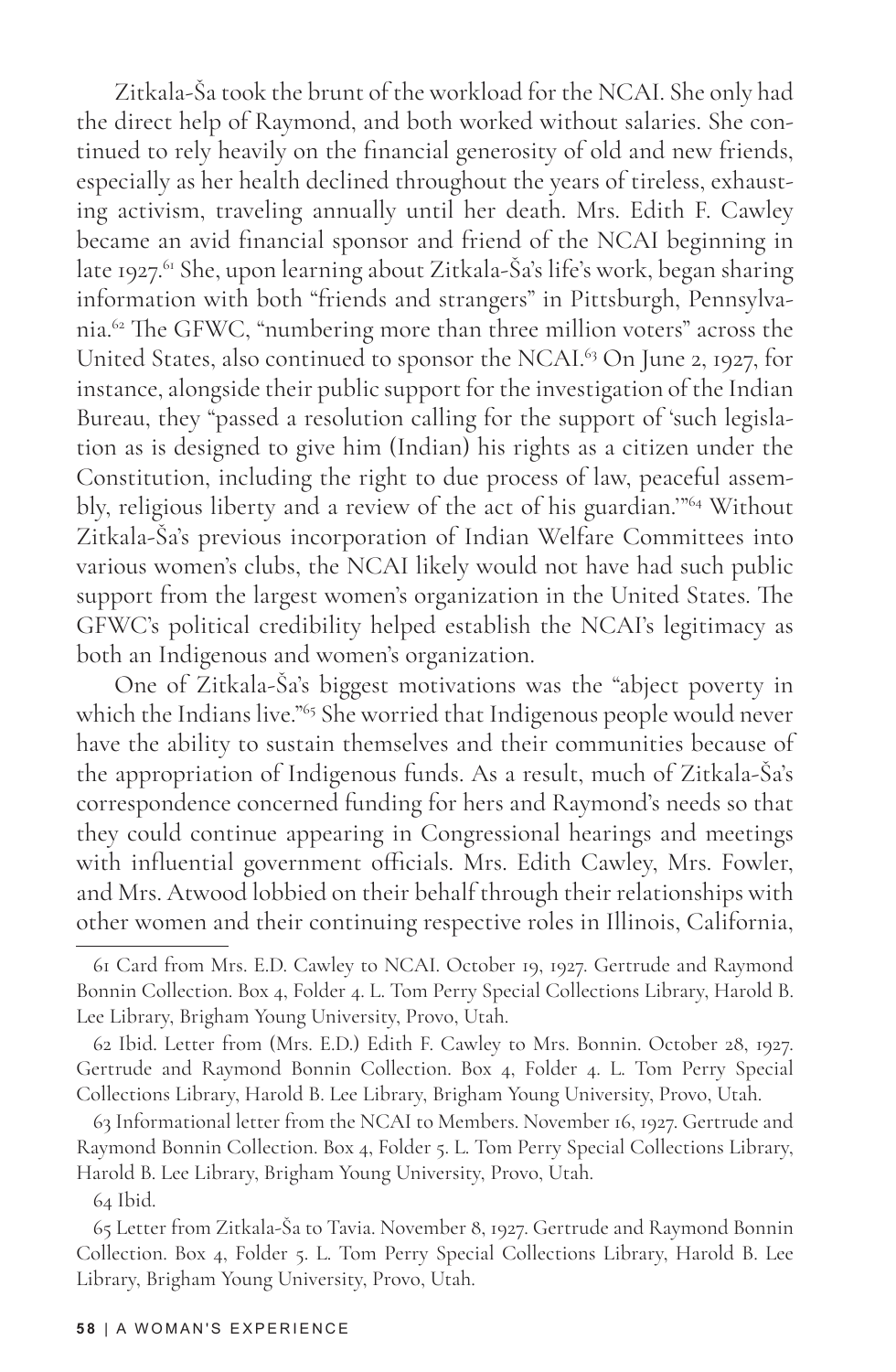and General Federation of Women's Clubs leadership.<sup>66</sup> Mrs. Fowler persuaded twenty-five clubwomen to donate one dollar a month for one year to provide rent money for the NCAI office, while Zitkala-Ša made arrangements with John Collier to share an office for the remainder of the NCAI's existence in an attempt to save money.<sup>67</sup> Such generous arrangements allowed Zitkala to continue working, using "what strength and health remains to me for this work."68

Zitkala-Ša stirred change slowly but surely. She sat in Congressional hearings, read and replied to several letters from Indigenous organizers, and corresponded with close friends' all in one sitting. Requests piled onto the NCAI's desk, and Zitkala-Ša answered them as swiftly and precisely as possible while Raymond's legal cases concerning tribal land claims grew.69 But Zitkala-Ša's efforts proved successful as letters piled into Commissioner of Indian Affairs Mr. Charles H. Burke's mailbox; the NCAI's Local Lodges took action against proposed legislation further limiting the amount of land allotted to Native tribal lands, instead offering that land up for "reservoir and power site purposes" without the ability for Indigenous people to claim that land as theirs.<sup>70</sup> Such violations of personal property were not acceptable to Indigenous communities across the United States, and Zitkala-Ša's efforts to establish local NCAI chapters, maintain her relationships with women's clubs, and spread information to those two groups fought against U.S. encroachments on Indigenous life.

In fact, Zitkala-Ša regularly sent out memos detailing the latest developments in Congress to call upon the NCAI community to take action against oppressive legislation becoming law. Frequent NCAI pamphlets urged members of the NCAI to act as fast as they could to prevent discriminatory bills from being passed. Zitkala-Ša specifically advocated for NCAI members, chapters, and women's organizations to call, write, and meet with elected officials to share their concerns because of its long-term

<sup>66</sup> Gertrude and Raymond Bonnin Collection. Boxes 3–5. L. Tom Perry Special Collections Library, Harold B. Lee Library, Brigham Young University, Provo, Utah.

<sup>67</sup> Letter from Zitkala-Ša to Tavia. November 8, 1927.

<sup>68</sup> Letter from Zitkala to Tavia. January 23, 1928. Gertrude and Raymond Bonnin Collection. Box 4, Folder 9. L. Tom Perry Special Collections Library, Harold B. Lee Library, Brigham Young University, Provo, Utah.

<sup>69</sup> Gertrude and Raymond Bonnin Collection. Boxes 3–5. L. Tom Perry Special Collections Library, Harold B. Lee Library, Brigham Young University, Provo, Utah.

<sup>70</sup> Letter from the Yakima Delegation in Washington D.C. to Mr. Charles H. Burke. January 31, 1928. Gertrude and Raymond Bonnin Collection. Box 4, Folder 9. L. Tom Perry Special Collections Library, Harold B. Lee Library, Brigham Young University, Provo, Utah.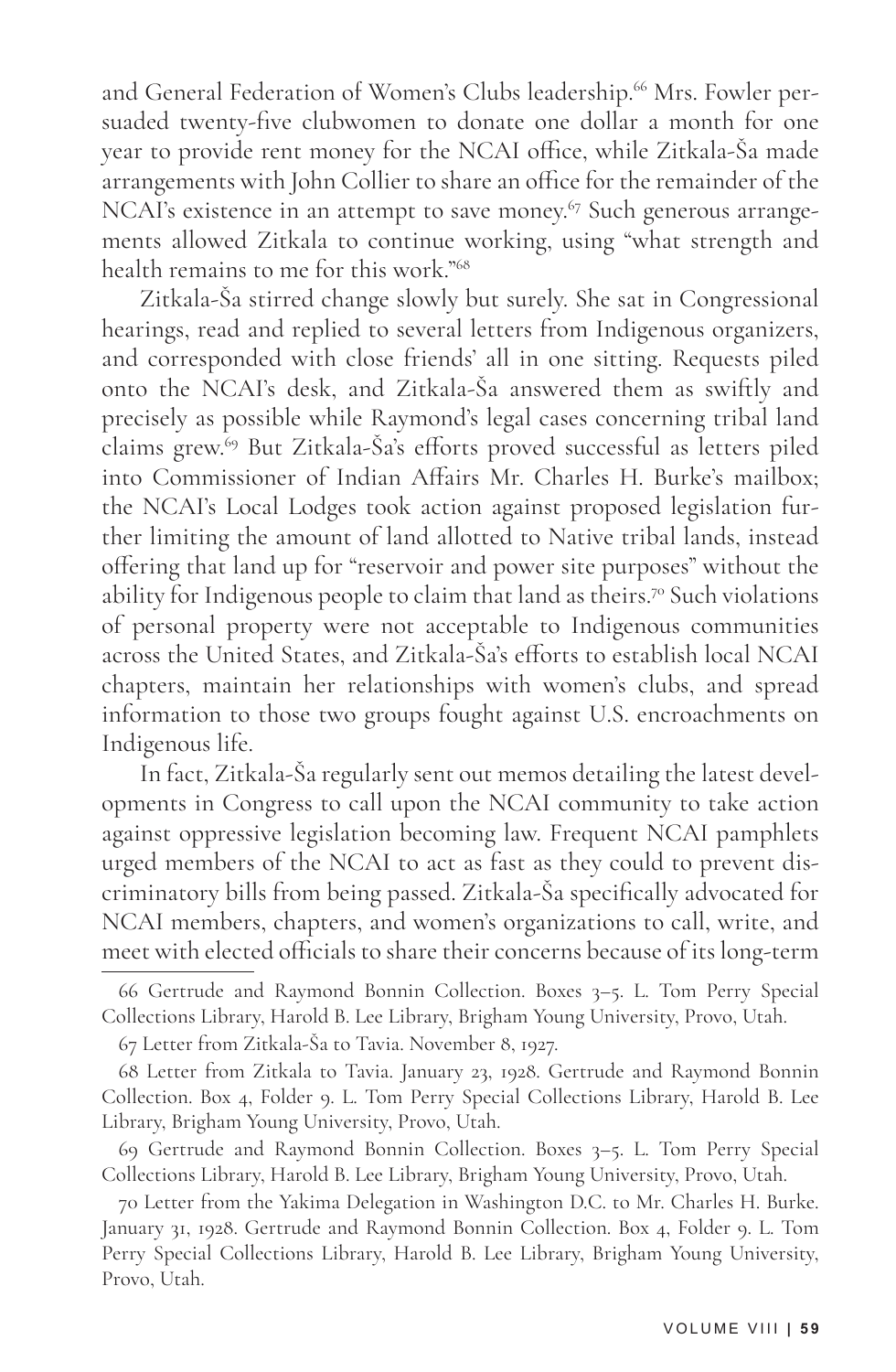effects. Zitkala-Ša taught NCAI members effective lobbying strategies by sharing her own experiences. One such example was the S. 700 Conservancy Bill—designed to force Indigenous communities into U.S. government-sanctioned labor agreements in order to financially supplement their communities temporarily, it would have placed millions of dollars of debt back on Indigenous communities in the long run.71 Upon finding out about this bill, Zitkala-Ša wrote to the president of the United States, Calvin Coolidge: "I had hoped Congress would put through a measure that would safe-guard the Indians absolutely but instead it has passed a bill that is exceedingly unfair to them and therefore I feel compelled to take this means of calling upon you to protect the Indians as they should be protected. There is yet time to get through Congress the proper kind of Legislation."72 While she received a reply from the secretary to the president that President Coolidge would carefully consider the bill once presented to his office from Congress, there is no record of whether he actually vetoed the bill.73 Whether or not this bill passed, Zitkala-Ša's immediate memos to each NCAI member detailing what action needs to be taken and how to do it, and the responsive activism seen from local NCAI lodges illuminates the gradual improvement of relations between the NCAI and the U.S. government.

The lack of responses from U.S. government officials only strengthened Zitkala-Ša's determination to represent those who reached out to the NCAI for political and legal justice. As she and other NCAI leaders kept calling, writing, and meeting with local, state, and national officials, they started to listen. She wrote to potential state and federal representatives about their dedication to the Indian Cause, one such being Governor Alfred E. Smith, and sent information about political candidates out to NCAI Lodges to vote for.74 Doing so motivated elected officials or those running for office to cultivate positive relationships and policy agendas specific to preserving Indigenous sovereignty.

72 Letter from President to His Excellency, the President of the United States. March 6, 1928. Gertrude and Raymond Bonnin Collection. Box 4, Folder 11. L. Tom Perry Special Collections Library, Harold B. Lee Library, Brigham Young University, Provo, Utah.

73 Reply from Secretary of the President to Gertrude Bonnin. March 7, 1928. Gertrude and Raymond Bonnin Collection. Box 4, Folder 11. L. Tom Perry Special Collections Library, Harold B. Lee Library, Brigham Young University, Provo, Utah.

74 Gertrude and Raymond Bonnin Collection. Box 5. L. Tom Perry Special Collections Library, Harold B. Lee Library, Brigham Young University, Provo, Utah.

<sup>71</sup> Letter from Gertrude Bonnin, President, to Members of the United States Senate. February 12, 1928. Gertrude and Raymond Bonnin Collection. Box 4, Folder 10. L. Tom Perry Special Collections Library, Harold B. Lee Library, Brigham Young University, Provo, Utah.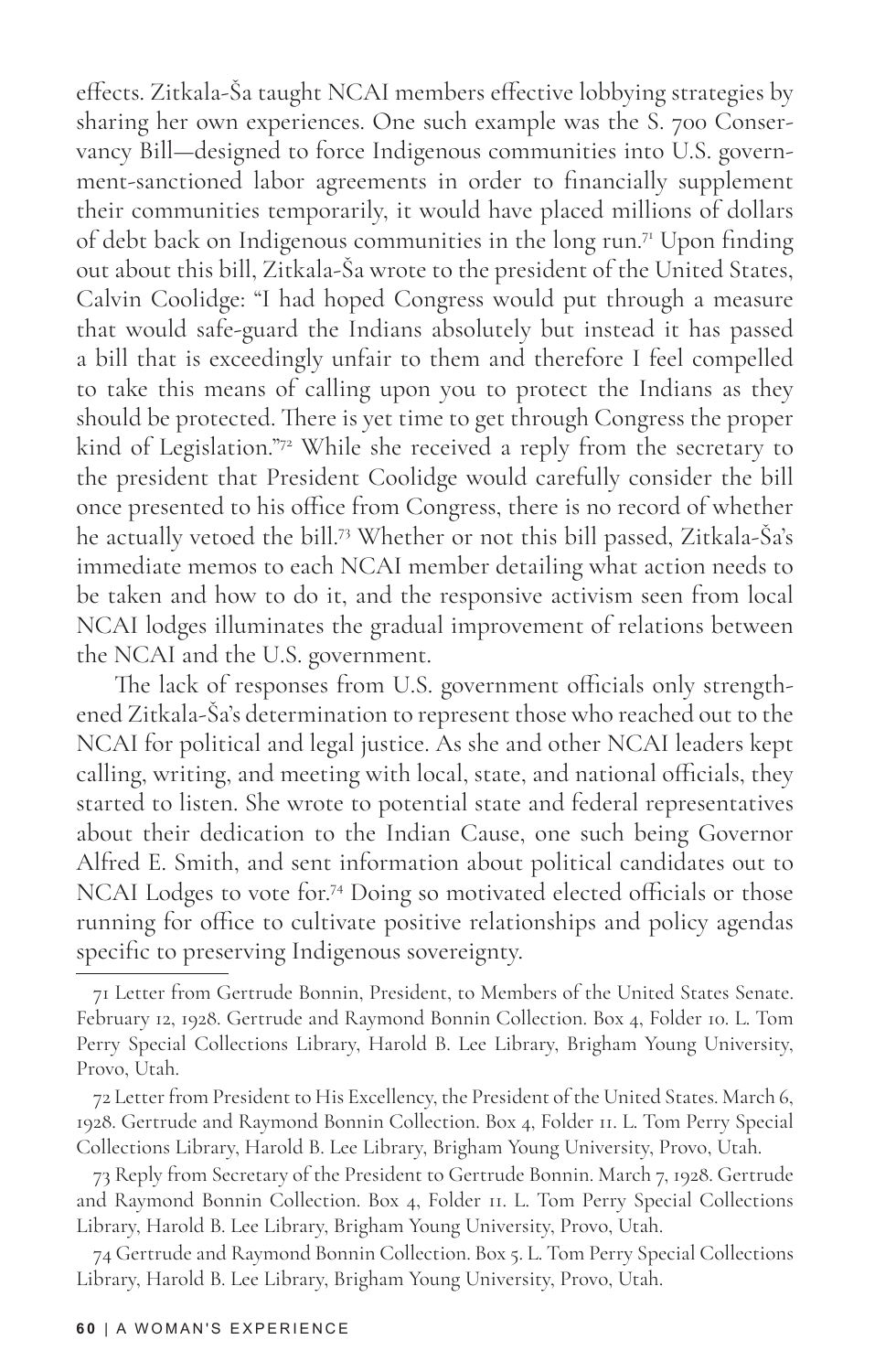They saw success in February of 1929 with the passing of the Yankton Bill, S. 2792.75 This Congressional act not only reinvested "title to certain lands in the Yankton Sioux Tribe of Indians"76 but also symbolized the hard work put in by Zitkala-Ša, Raymond, and their extensive network of supporters collecting evidence, promoting education, and creating an intersectional community. Zitkala-Ša and Raymond gave far more time and energy fighting oppressive legislation over the next eight to nine years. Both declined in their physical health as they took little to no time to rest. They continued to attend Congressional hearings as long as their health allowed, and Zitkala pushed for change until her dying breath, with the support of her friends, family, and allies.

### **Conclusion**

Zitkala-Ša's confidence in her Indigenous identity, coupled by her education and passion, created a powerful legacy for Indigenous activism now. She endured assimilative schools and jobs to develop herself intellectually; she collected and documented treasured Indigenous stories to humanize the Sioux nation and, generally, Native peoples; she wrote direct political essays to call out the injustices of the U.S. government; she used her voice to promote a positive pan-Indigenous among white, middle-class Americans; and she utilized various women's networks to spread the message and center Indigenous activism within Native communities.

She utilized her identity as a woman to gain support and empathy for Native peoples' abject circumstances, calling upon similar tools of action used to fight for women's suffrage to pass U.S.-Indigenous citizenship. Getting women to support Indigenous causes provided needed funds and word-of-mouth to recenter Zitkala-Ša's activism in various Native tribes, communities, and nations. It also established support for the development of the NCAI.

Zitkala-Ša's relationships reflected a lifelong journey of institutional change. She understood and took advantage of the shared experience of womanhood to expand the number of those who cared about and acted on the "plight of the Indian."77 Zitkala-Ša's work for Indigenous suffrage

<sup>75</sup> Letter to Indian Kinsmen from President Gertrude Bonnin. February 8, 1929. Gertrude and Raymond Bonnin Collection. Box 5, Folder 4. L. Tom Perry Special Collections Library, Harold B. Lee Library, Brigham Young University, Provo, Utah. 76 Ibid.

<sup>77</sup> Gertrude and Raymond Bonnin Collection. Box 3. L. Tom Perry Special Collections Library, Harold B. Lee Library, Brigham Young University, Provo, Utah.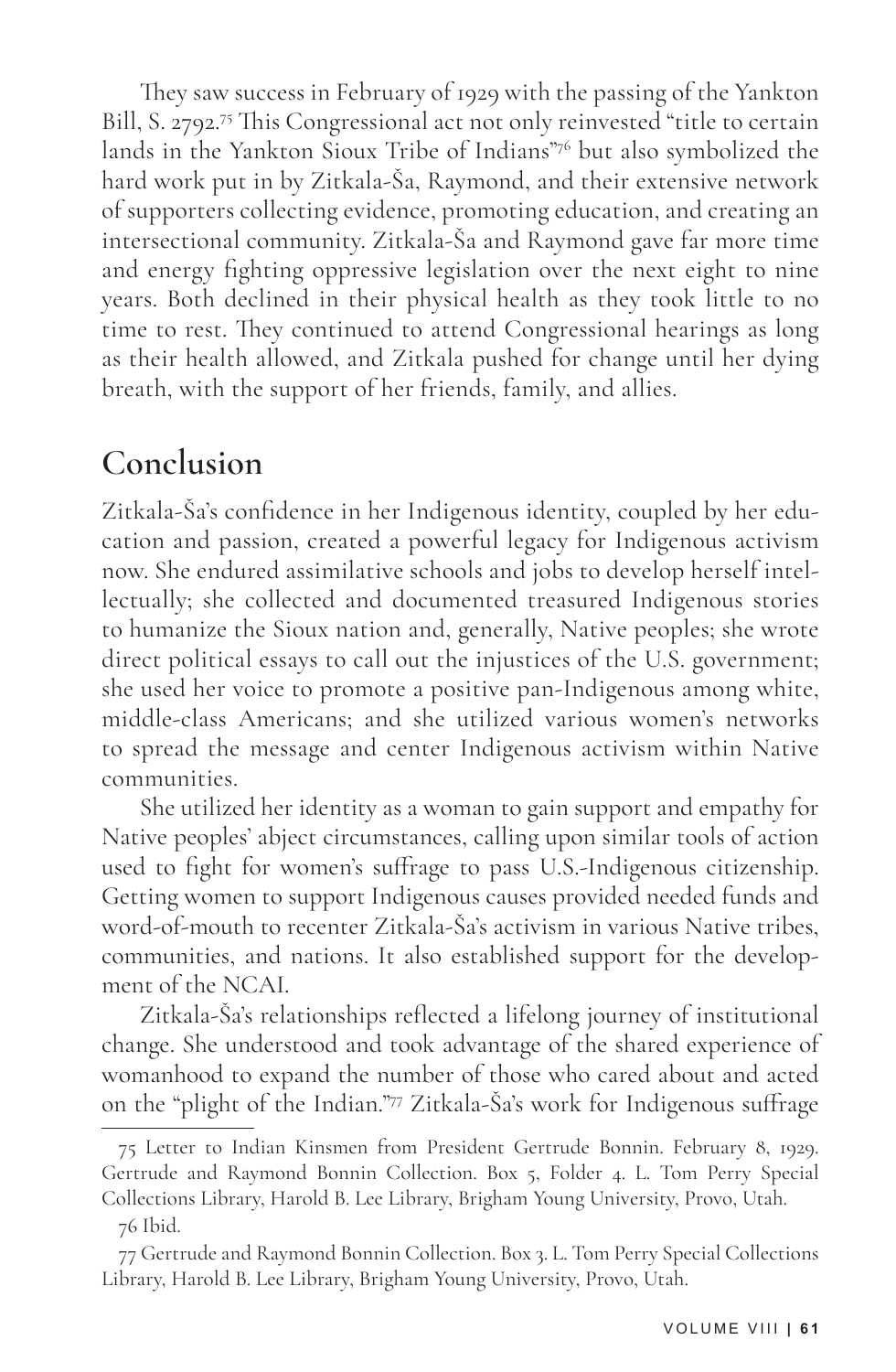and the ensuing activism needed to gain full rights illustrates the tireless time, energy, and money it takes to change a system designed to benefit only a small part of its inhabitants. She framed U.S.-Indigenous activism as a pan-Native initiative, appealing to various Indigenous communities and women's groups. Zitkala-Ša's ability to balance her opportunities with her experience of oppression allowed her to educate, empathize, and call upon anyone interested in her mission.

While the National Council of American Indians died with Zitkala-Ša and Raymond Bonnin, it laid the necessary groundwork for future pan-Indigenous organizations to work toward U.S.-Native sovereignty. Zitkala-Ša spent her whole life not only exposing the physical, emotional, and spiritual damage inflicted upon Indigenous communities in the United States but also channeling those experiences into Indigenous advocacy work. She relied on the generosity of others for financial support throughout her later years, as she gave most (if not all) of her money to the Indian Cause. The letters and literature she wrote tell of her consistent battle with U.S. representatives and officials who knew nothing of Indigenous culture, beliefs, and practices. Not only did she donate all her money to Indigenous activism, but she also gave her body, mind, and spirit to the Indian Cause. Her devotion shines through her interactions with close friends, family, acquaintances, and officials.

Today, many Indigenous communities do not have access to basic rights and liberties available to the general U.S. population. There are various U.S. laws and policies preventing access to them, some laws which passed during Zitkala-Ša's time. Perhaps her example can motivate each of us to educate ourselves and get involved in Indigenous-led causes that advocate for the rights and visibility of Indigenous cultures, beliefs, practices, and people at risk in the United States. May we all heed Zitkala-Ša's wise call to action:

[I]t is necessary that we organize, that we may act as a body; that we may put our ideas together and choose the best. We must support this organization, we must see that it grows stronger. We will all have a chance to express our opinions and then we will try to use the best. That is our work. Let us all express what seems to us the thing that is needed, and we will assort and choose that which we must strive for at this time.78

<sup>78</sup> Zitkala-Ša. 2003. "Address by the Secretary-Treasurer, Society of American Indians Annual Convention (Summer 1919)." In *American Indian Stories, Legends, and Other Writings*, edited by Cathy N. Davidson and Ada Norris, 216. N.Y., New York: Penguin Group.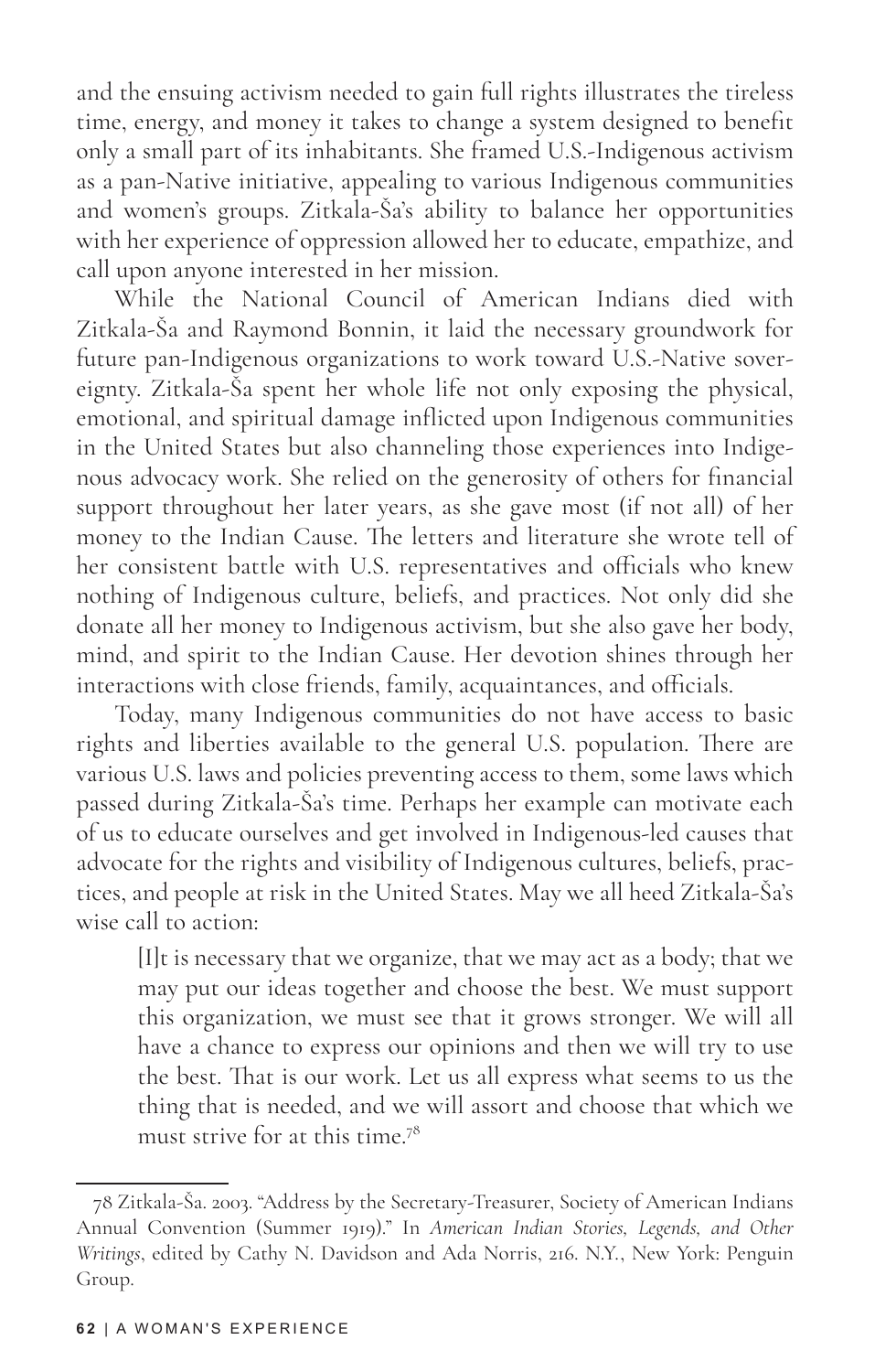# **BIBLIOGRAPHY**

#### *Archives*

Provo, UT.

Brigham Young University, L. Tom Perry Special Collections. Gertrude and Raymond Bonnin Collections.

Amherst College Digital Collections. "Constitution and by-laws of National Council of American Indians" E91. N38 1926. https://acdc.amherst.edu/view/asc:407646/ asc:407685.

#### *Newspapers*

- Bonnin, Gertrude. "The Indian Woman." *The Suffragist*. Vol. 6, no. 23, June 29, 1918. http://gerritsen.chadwyck.com.erl.lib.byu.edu/fulltext/fulltext. do?area=documents&id=Gerritsen-GP178.1\_Volume\_6\_Issue\_23-25&pagenum=1&resultNum=11&entries=23&source=config3.cfg&queryId=../session/1601614027\_441&backto=FULLREC&fromPage=fullRec.
- Harrington, John Walker. "Native Race Proposed for Full Citizenship in a Bill Now before Congress: Self-Determination for American Real Man." *New York Times (1857–1922)*, Aug 10, 1919. https://lib-byu-edu.erl.lib.byu.edu/remoteauth/login?url=https://www-proquest-com.erl.lib.byu.edu/docview/100478036?accountid=4488.
- *The Washington Herald*. Washington, D.C. February 18, 1921. Chronicling America: Historic American Newspapers. Lib. Of Congress. https://chroniclingamerica.loc. gov/lccn/sn83045433/1921-02-18/ed-1/seq-2/.

### *Autobiographies*

Zitkala-Ša. *American Indian Stories, Legends, and Other Writings*, edited by Cathy N. Davidson and Ada Norris, 104. N.Y., New York: Penguin Group, 2003.

## *Secondary Sources*

- Briggs, Laura. "Taking Native Children." In *Taking Children: A History of American Terror*, 46–75. Oakland, California: University of California Press, 2020. doi:10.2307/j. ctvz0h8gf.5.
- Brown, Barbara J. "Zitkála-Ša, The Red Bird Activist." Better Days 2020. 2019. https:// www.utahwomenshistory.org/bios/zitkala-sa/
- Carpenter, Cari. "Detecting Indianness: Gertrude Bonnin's Investigation of Native American Identity." *Wicazo Sa Review* 20, no. 1 (2005): 139–59. http://www.jstor. org/stable/4140254.
- Dunbar-Ortiz, Roxanne. 2014. *An Indigenous Peoples' History of the United States*. Boston, Massachusetts: Beacon Press. Print.